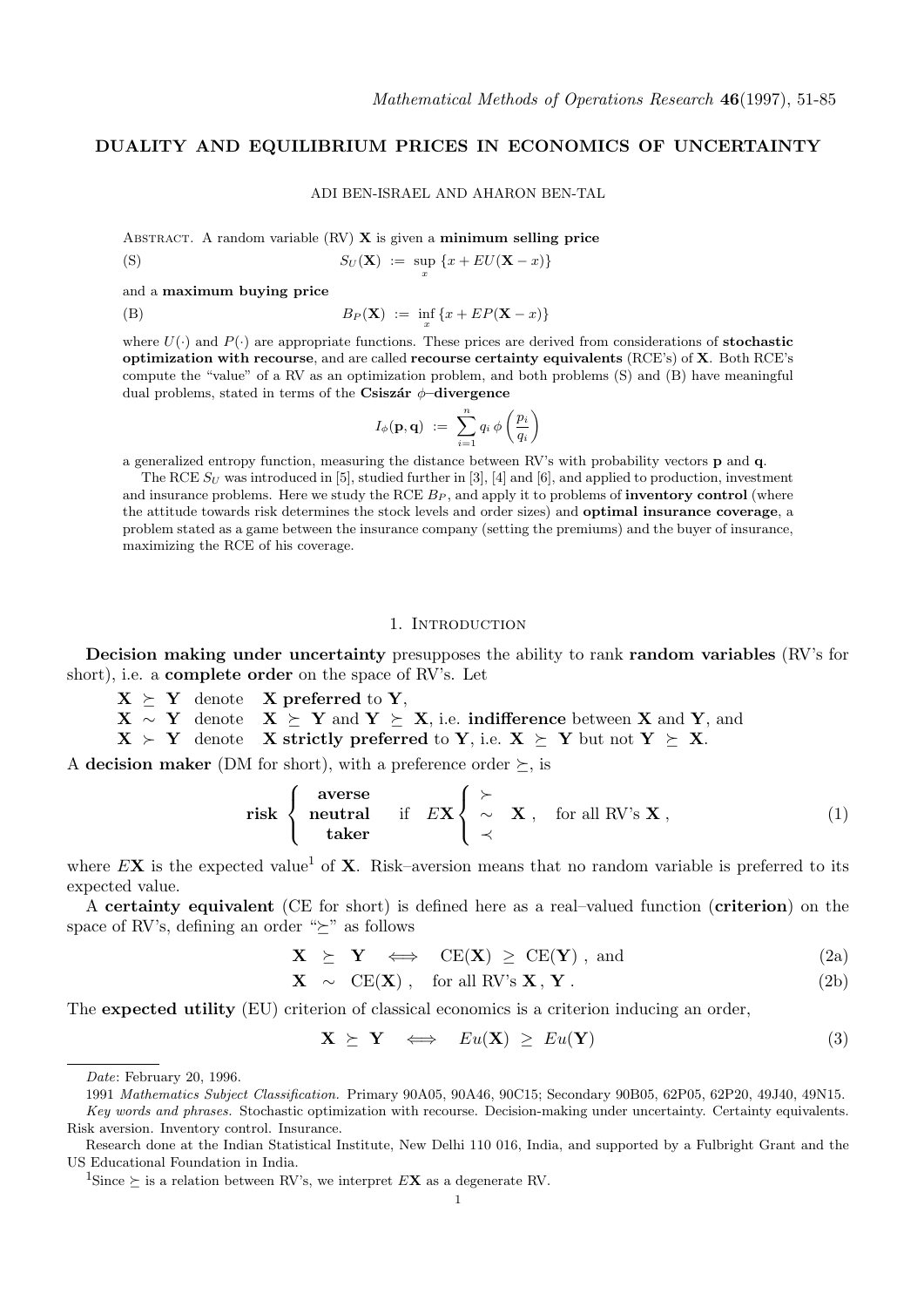where  $u(\cdot)$  is the DM's **utility function**. The EU criterion does not in general satisfy (2b), and is therefore not a  $CE^2$ .

In view of (2b), a CE is a value of the RV. A value can arise in two different contexts, selling or buying, illustrated by the following two parables.

Parable 1 (Selling a RV). You expect to inherit next year an unknown monetary amount Z, considered as a RV. The unknown  $\mathbf Z$  may even be negative<sup>3</sup>. You take now a loan of  $z$  against the anticipated random **Z**. The bank will lend you any amount<sup>4</sup>.

Next year, after the RV **Z** is realized, there is an adjustment, and you get from the bank an additional amount of  $U(\mathbf{Z} - z)$ , which is positive if  $\mathbf{Z} > z$ , and zero if  $\mathbf{Z} = z$  (we ignore the interest rate). If  $\mathbf{Z} < z$ (loan too large), the amount  $U(\mathbf{Z} - z)$  is negative, i.e. you have to repay the bank. Because of this you may consider a negative loan  $(z < 0)$ , if you expect **Z** to be negative, and you prefer to repay part of it in advance.

Following [3] we call  $U(\cdot)$  the DM's value–risk function.

How much is the RV Z worth (for you) now? A natural answer is

$$
\sup_{z} \{z + EU(\mathbf{Z} - z)\}\tag{4}
$$

the maximum of the sum of this year's income z and the (expected) value of next year's income  $U(\mathbf{Z} - z)$ . We call  $(4)$  the **minimum selling price** of **Z**: you should sell [not sell] **Z** to anyone offering you more [less] than (4). At the exact price (4) you should be indifferent between selling or not.  $\square$ 

Parable 2 (Buying a RV). You are in business for yourself, and you have to pay tax, in advance, on next year's income<sup>5</sup>. That income is uncertain, and so is its tax liability, which we consider a RV **Z**. You pay now the amount  $z$  against the liability **Z**. When the RV **Z** is realized, you pay the government the amount  $P(Z-z)$  where  $P(\cdot)$  is a **penalty function** (the function  $P(\cdot)$  is known, in fact the government publishes tables of P). A negative value of  $P(Z - z)$  means refund for over–payment of tax.

By paying for the tax liability Z you are in fact buying it from the government, on an installment plan: pay z now, and  $P(Z - z)$  next year.

How much is the liability  $Z$  worth now? This question may arise if it is possible to buy  $Z$  by an alternative payment plan: a single payment  $p$  now. The answer analogous to  $(4)$  is

$$
\inf_{z} \{z + EP(\mathbf{Z} - z)\}\tag{5}
$$

the minimum of the sum of the current payment and the expected balance for next year. We call (5) the **maximum buying price** of **Z**. If p is less than the value (5), you should pay p and settle the issue now. If p is greater than (5), stay with the installment plan. If p is equal to (5), there is no reason to prefer either plan.

Both the values (4) and (5) can be justified using **stochastic programming with recourse**,  $(11)$ , [12]). The minimum selling price (4) is thus the optimal value of the stochastic program

$$
\sup \{z : z \le \mathbf{Z}\}\tag{6}
$$

with a random RHS **Z**, see [3]. Analogously, the maximum buying price is the optimal value of the stochastic program

$$
\inf \{ z : z \ge \mathbf{Z} \} \tag{7}
$$

We denote these prices by z  $\{z + EU(\mathbf{Z} - z)\}\$  (8a)

$$
B_P(\mathbf{Z}) \quad := \quad \inf \ \{ z + EP(\mathbf{Z} - z) \} \tag{8b}
$$

and use the name **recourse certainty equivalent** (RCE) for both, if the context (selling or buying) is clear.

The RCE (8a) was introduced in [5], studied further in [3], [4] and [6], and applied to production, investment and insurance problems. The paper [3] also makes a case for the RCE (8a) as an alternative to the EU model.

<sup>&</sup>lt;sup>2</sup>If **X** and  $u(X)$  have different units, (2b) is not even defined. A CE based on the EU criterion is  $u^{-1}Eu(X)$ .

<sup>&</sup>lt;sup>3</sup>If the lawyers and government get there before you.

<sup>&</sup>lt;sup>4</sup>This is how some countries, and banks, got into trouble in the 70's.

<sup>&</sup>lt;sup>5</sup>If you are an employee, the tax is withheld from your pay, and this parable may be lost on you.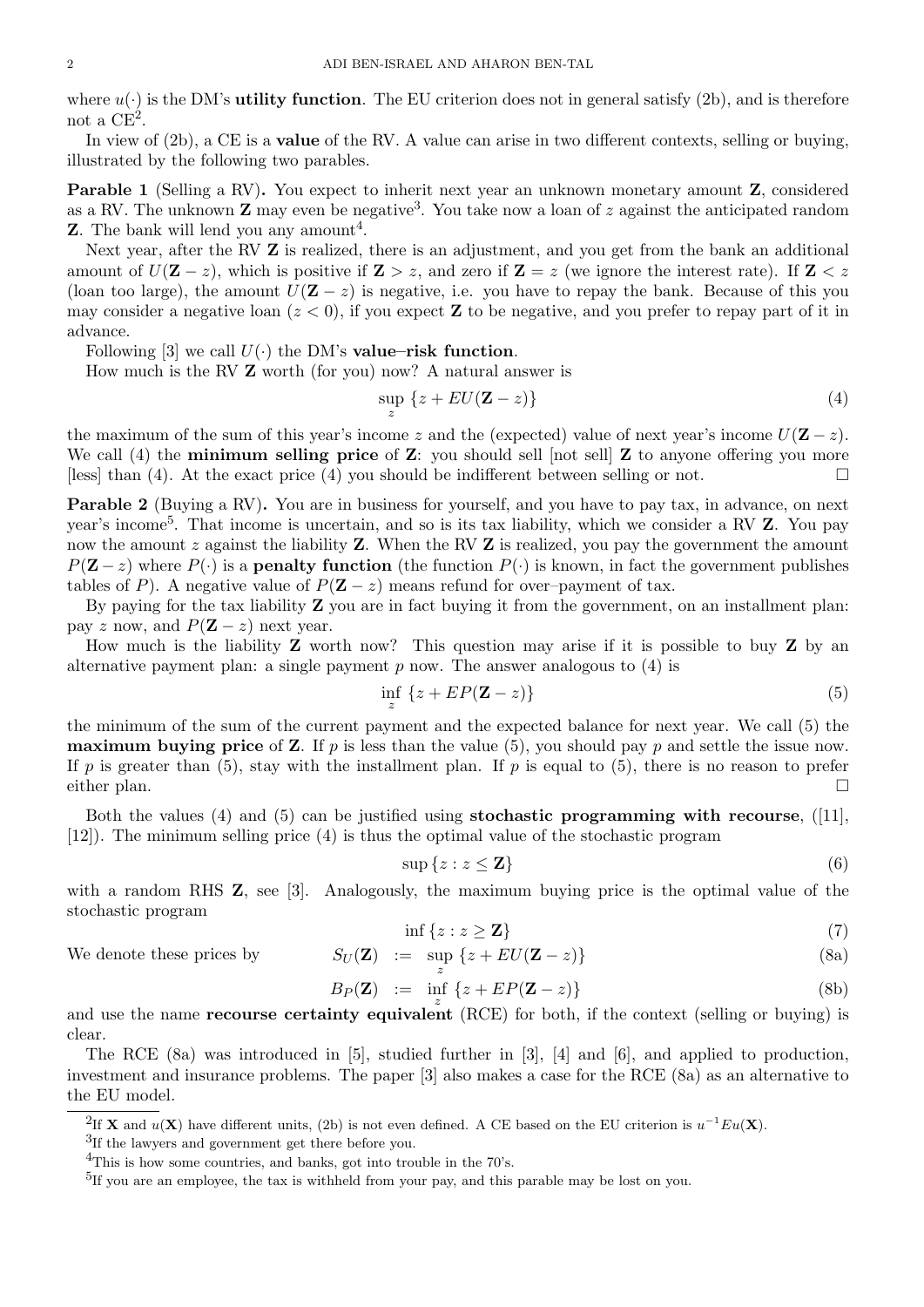This paper is a sequel of [3] and [4]. It studies the RCE (8b), omitting proofs which are direct analogs of the corresponding proofs in [3] and [4].

In  $\S 2$  we study assumptions on the value–risk functions U and the penalty functions P used throughout this paper. Properties of the RCE  $B<sub>P</sub>$  are collected in §§ 3–4. Section 5 studies a typical inventory control problem, where the optimal stock levels and order sizes are chosen so as to reflect the risk–attitude of the DM. Extremal principles for the RCE's and the Csiszar  $\phi$ –divergence are given in §§ 6–8.

Section 9 highlights the role of  $S_U$  and  $B_P$  as equilibrium prices, against perturbations of the values of the RV's in question, and normalized prices. This interpretation is echoed in § 10 where the problem of optimal insurance coverage is solved for the insurance company, and for the coverage buyer, giving a game in which the company sets its optimal premiums and the buyer selects his optimal coverage.

# 2. ASSUMPTIONS ON THE FUNCTIONS  $U$  and  $P$

Parable 1 suggests the following properties of  $U$ :

# Assumptions 1.

| $(u1)$ $U(0) = 0$                   |                                      | (u2) $U(\cdot)$ is strictly increasing   |
|-------------------------------------|--------------------------------------|------------------------------------------|
| (u3) $U(x) \leq x$ for all x        | or alternatively: $( u3') U'(0) = 1$ |                                          |
| (u4) $U(\cdot)$ is strictly concave |                                      | $( u5)$ U is continuously differentiable |

The class of value–risk functions satisfying  $(u1), (u2), (u3), (u4)$  and  $(u5)$  is denoted:

$$
\mathcal{U} = \left\{ U : U \text{ strictly increasing, strictly concave, continuously} \atop \text{differentiable, } U(0) = 0, \ U'(0) = 1 \right\} \tag{9}
$$

A function  $U \in \mathcal{U}$  may be interpreted as a **utility function**, by assumptions (u2) and (u4), or as a **penalty function**, penalizing negative values of its argument, by assumptions  $(u1)$  and  $(u2)$ .

In Parable 1, the bank's share  $x - U(x)$  is nonnegative by Assumption (u3) and has an increasing rate by Assumption (u4).

The concavity of  $U(\cdot)$  implies

$$
U(x) \leq U(0) + U'(0) x
$$

therefore  $(u3)$  follows from  $(u1)$ ,  $(u4)$ ,  $(u5)$  and  $(u3')$ . We list now assumptions on the penalty functions  $P$  of Parable 2.

#### Assumptions 2.

(p1)  $P(0) = 0$  (p2)  $P(\cdot)$  is strictly increasing (p3)  $P(x) \ge x$  for all x or alternatively: (p3')  $\dot{q}(0) = 1$ (p4)  $P(\cdot)$  is strictly convex (p5) P is continuously differentiable

The class of penalty functions satisfying  $(p1),(p2),(p3')$ ,  $(p4)$  and  $(p5)$  is denoted:

$$
\mathcal{P} = \left\{ P : \begin{array}{c} P \text{ strictly increasing, strictly convex, continuously} \\ \text{differentiable,} \end{array} \right\}.
$$
 (10)

These assumptions are justified by Parable 2. Let x stand for  $\mathbf{Z}-z$ , the amount still owed the government after paying z against the liability **Z**. As above, let  $P(x)$  denote the remaining liability (if  $x > 0$ ), or refund (if  $x < 0$ ). Assumptions (p1) and (p2) are then obvious, implying

$$
P(x) > 0 , \quad \text{for } x > 0 ,
$$

showing  $P(\cdot)$  to be a **penalty function**, penalizing positive values of its argument (which result from underpayment of tax in Parable 2).

Assumptions (p4) and (p2) show the penalty rate  $P'(x)$  to be positive and increasing.

Assumption (p3) says: the refund [penalty] is never greater [smaller] than the amount owed.

The convexity of  $P(\cdot)$  implies that (p3) follows from (p1), (p4), (p5) and (p3').

**Definition 1.** A value–risk function  $U \in \mathcal{U}$  and a penalty function  $P \in \mathcal{P}$  are called **dual** if

$$
P(x) = -U(-x), \quad \forall x. \tag{11}
$$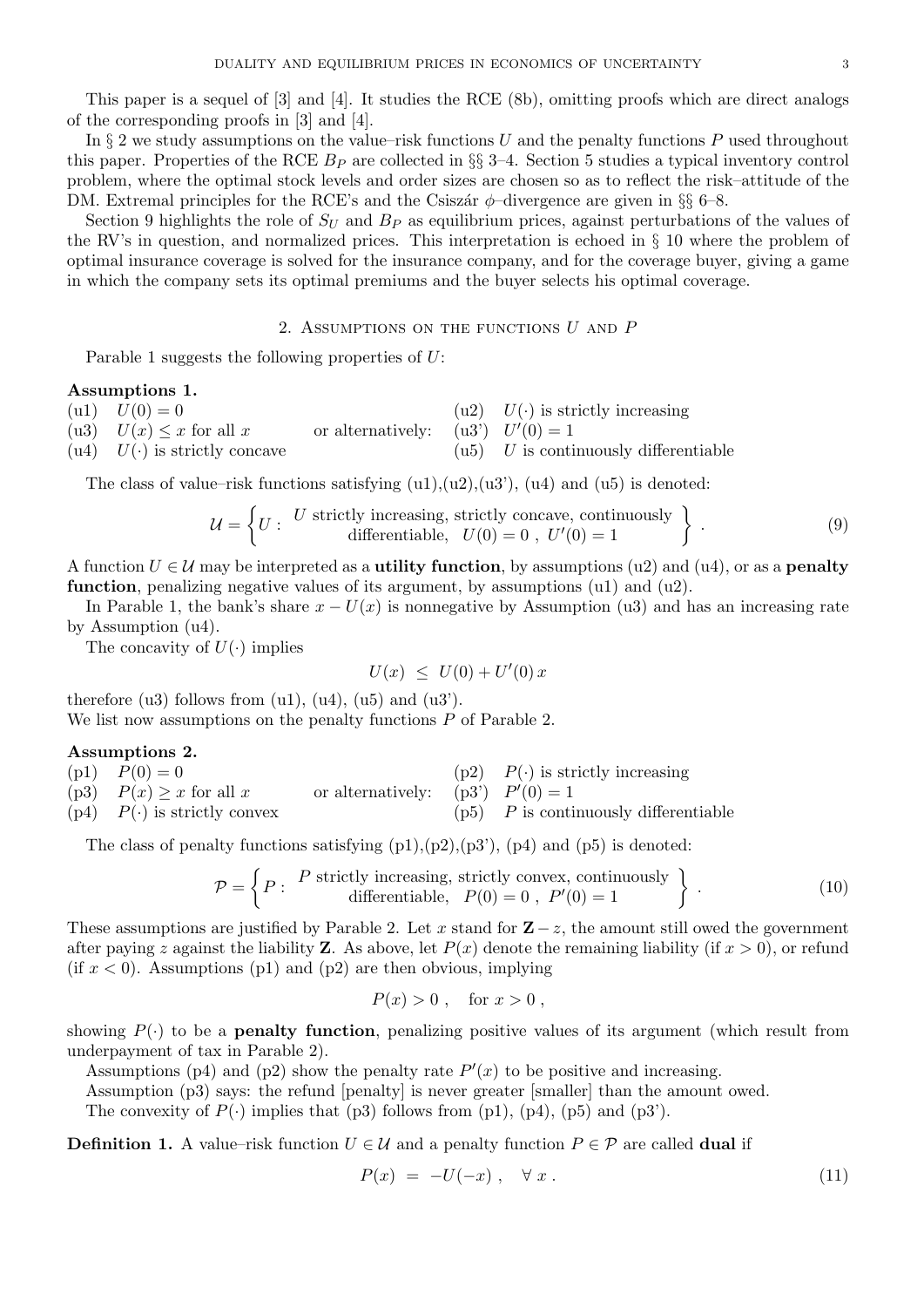In this case there is no need to study (8a) and (8b) separately, since

$$
B_P(\mathbf{Z}) = -S_U(-\mathbf{Z}), \text{ for all RV's } \mathbf{Z}. \qquad (12)
$$
  
\n
$$
S_U(-\mathbf{Z}) = \sup_z \{z + EU(-\mathbf{Z} - z)\}
$$
  
\n
$$
= \sup_z \{z - EP(\mathbf{Z} + z)\}, \text{ by (11)},
$$
  
\n
$$
= \sup_z \{-z - EP(\mathbf{Z} - z)\}
$$
  
\n
$$
= -\inf_z \{z + EP(\mathbf{Z} - z)\}
$$
  
\n
$$
= -B_P(\mathbf{Z}), \text{ proving (12)}.
$$

Duality is a 1:1 correspondence between the classes U and P: if  $U \in \mathcal{U}$  and if P satisfies (11) then  $P \in \mathcal{P}$ . Conversely, if  $P \in \mathcal{P}$  and if U satisfies (11) then  $U \in \mathcal{U}$ .

Another 1:1 correspondence between the classes U and P is obtained by the inverse mapping  $P = U^{-1}$ .

### 3. PROPERTIES OF THE RECOURSE CERTAINTY EQUIVALENT  $B_P$

The properties of  $B_P(\cdot)$  developed here are analogous to the properties of the RCE  $S_U(\cdot)$  given in [3,  $\S$  2].

The question of the attainment of the infimum in (8b) is settled, for any  $P \in \mathcal{P}$ , in the following lemma, analogous to [3, Lemma 1].

**Lemma 1.** Let the RV **Z** have support  $[z_{\text{min}}, z_{\text{max}}]$ , with finite  $z_{\text{min}}$  and  $z_{\text{max}}$ . Then for any  $P \in \mathcal{P}$  the infimum in (8b) is attained uniquely at some  $z^*$ ,

$$
z_{\min} \leq z^* \leq z_{\max}, \tag{13}
$$

which is the solution of

$$
EP'(\mathbf{Z} - z^*) = 1, \qquad (14)
$$

so that

$$
B_P(\mathbf{Z}) = z^* + EP(\mathbf{Z} - z^*).
$$
 (15)

*Proof.* Note that  $\mathbf{Z} - z_{\text{min}} \geq 0$  with probability 1. Also  $P'(\cdot)$  is increasing since P is convex. Therefore

$$
EP'(\mathbf{Z} - z_{\min}) \geq EP'(0) = 1.
$$
  
Similarly 
$$
EP'(\mathbf{Z} - z_{\max}) \leq EP'(0) = 1.
$$

Since  $P'$  is continuous, the equation<sup>6</sup>

$$
EP'(\mathbf{Z} - z) = 1
$$

has a solution  $z^*$  in  $[z_{\min}, z_{\max}]$ , which is unique by the strict monotonicity of P'. Now  $z^*$  is a stationary point of the function

$$
f(z) = z + EP(\mathbf{Z} - z) \tag{16}
$$

which is convex since  $P \in \mathcal{P}$ , see (10). Therefore the infimum of (16) is attained at  $z^*$ .

The following theorem lists properties of  $B_P$ . These are proved by a straightforward translation of the proofs of the corresponding properties of  $S_U$  in [3, Theorem 2.1]. The proof is omitted.

**Theorem 1** (Properties of  $B_P$ ).

(a) Shift additivity. For any  $P : \mathbb{R} \to \mathbb{R}$ , any RV Z and any constant c

$$
B_P(\mathbf{Z} + c) = B_P(\mathbf{Z}) + c. \tag{17}
$$

(b) Consistency. If P satisfies (p1), (p3) then, for any constant  $c^7$ ,

$$
B_P(c) = c. \t\t(18)
$$

<sup>7</sup>Considered as a degenerate RV.

Indeed,

<sup>&</sup>lt;sup>6</sup>This equation is the necessary condition for minimum in (8b). Differentiation "inside the expectation" is valid if e.g.  $P'$ is continuous and  $EP'(\cdot) < \infty$ , see [7, p. 99].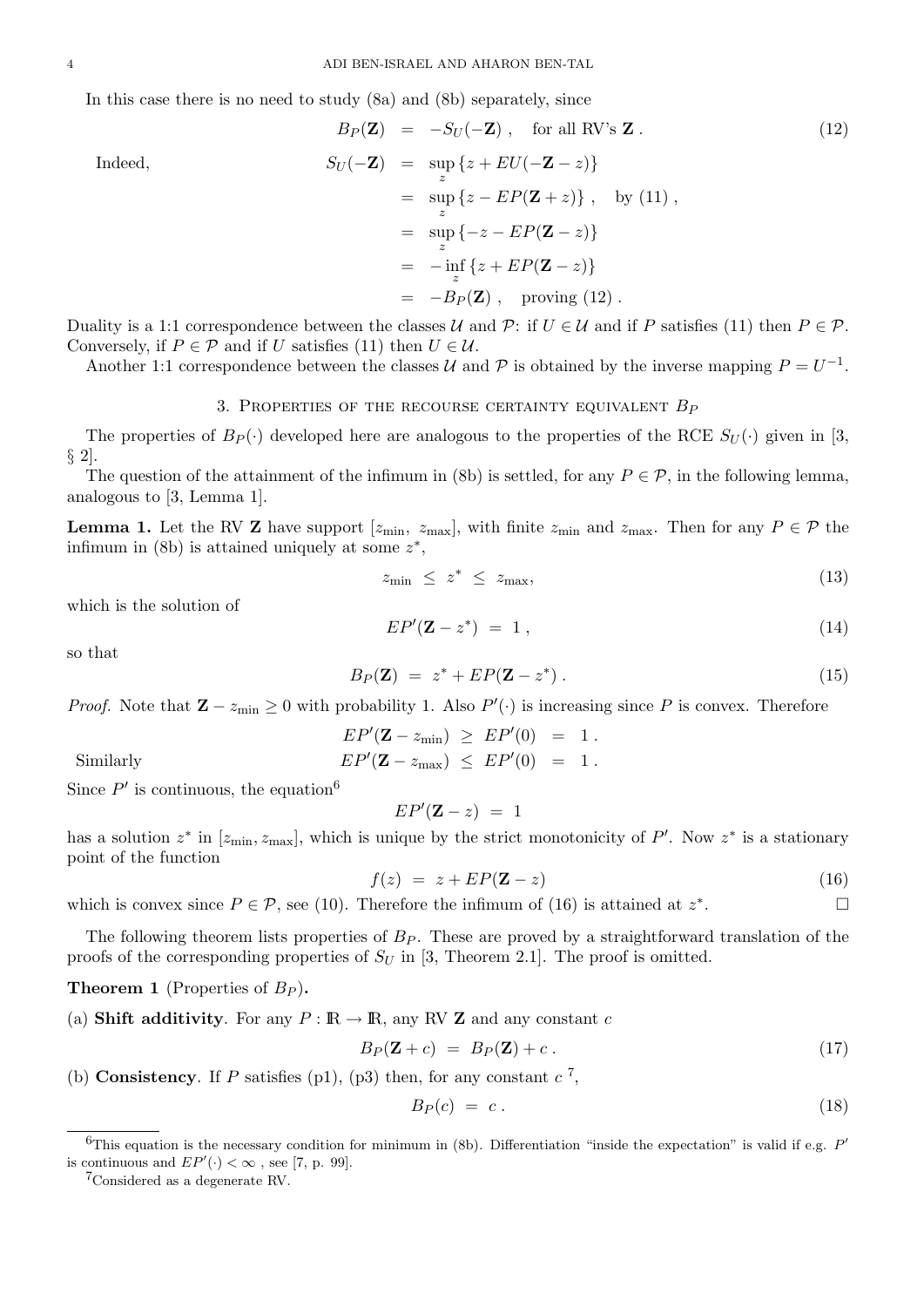(c) **Super–homogeneity**. If P satisfies (p1) and (p4) then, for any RV  $\mathbf{Z}$ ,

$$
\frac{1}{\lambda} B_P(\lambda \mathbf{Z})
$$
 is increasing in  $\lambda$ ,  $\lambda > 0$ .

(d) **Monotonicity**. If P satisfies (p2) then, for any RV  $\bf{X}$  and any nonnegative RV  $\bf{Y}$ ,

$$
B_P(\mathbf{X} + \mathbf{Y}) \ \geq \ B_P(\mathbf{X}) \ .
$$

(e) Risk aversion. P satisfies  $(p3)$  if and only if

$$
B_P(\mathbf{Z}) \geq E\mathbf{Z} \ , \quad \text{for all RV's } \mathbf{Z} \ . \tag{19}
$$

(f) Convexity. If  $P \in \mathcal{P}$  then for any RV's  $\mathbf{X}_0$ ,  $\mathbf{X}_1$  and  $0 < \alpha < 1$ ,

$$
B_P(\alpha \mathbf{X}_1 + (1 - \alpha)\mathbf{X}_0) \leq \alpha B_P(\mathbf{X}_1) + (1 - \alpha) B_P(\mathbf{X}_0).
$$
 (20)

*Proof.* Analogous to the proof of [3, Theorem 2.1].

Remark 1. Theorem 1 lists properties which seem reasonable for any certainty equivalent. Property (b) is natural and requires no justification. The remaining properties will now be discussed one by one. (a) Note that shift additivity holds for all functions  $P$ , i.e. it is a **generic property** of the RCE. Recall

that shift additivity holds also for the Yaari criterion ([20]), the RCE  $S_U$  ([3]) and for the u-mean ([8]).

(c) An important consequence (and the reason for the name "super–homogeneity") is

$$
B_P(\lambda \mathbf{Z}) \geq \lambda B_P(\mathbf{Z}),
$$
, for all RV **Z** and  $\lambda > 1$ 

Thus indifference between the RV **Z** and its RCE  $B_P(Z)$  goes together with preference for  $\lambda B_P(Z)$  over the RV  $\lambda \mathbf{Z}$ , for  $\lambda > 1$ . This is explained by

$$
E(\lambda \mathbf{Z}) = \lambda E \mathbf{Z}
$$
  
Var( $\lambda \mathbf{Z}$ ) =  $\lambda^2 Var(\mathbf{Z}) > \lambda Var(\mathbf{Z})$ , if  $\lambda > 1$ 

An interesting result, in view of (c) and (e), is that for  $P \in \mathcal{P}$ ,

$$
\lim_{\lambda \to 0^+} \frac{1}{\lambda} B_P(\lambda \mathbf{Z}) = E \mathbf{Z}
$$

(d) If P satisfies (p1) and (p2), and if the RV **Z** satisfies  $\mathbf{Z} \geq z_{\text{min}}$  with probability 1, then

$$
B_P(\mathbf{Z}) \geq z_{\text{min}} \tag{21}
$$

This follows from part (d) by taking  $X := z_{\text{min}}$  (degenerate RV) and  $Y := Z - z_{\text{min}}$ . (e) A DM indifferent between **Z** and  $B_P(Z)$  will by (19) prefer E**Z** to **Z**. If Assumption (p3) is replaced by a strict inequality

$$
(p3") \t\t P(x) > x , \quad \forall x \neq 0 ,
$$

then the inequality (19) also becomes strict,

 $B_P(Z) > EZ$ , for all nondegenerate RV's Z

(f) The convexity of  $B_P(\cdot)$ , for all  $P \in \mathcal{P}$ , expresses risk-aversion as aversion to variability. To gain insight consider the case of two independent RV's  $X_1$  and  $X_0$  with the same mean and variance. The mixed RV  $\mathbf{X}_{\alpha} = \alpha \mathbf{X}_1 + (1 - \alpha) \mathbf{X}_0$  has the same mean, but a smaller variance. Convexity of  $B_P$  means that the more centered RV  $\mathbf{X}_\alpha$  is preferred.

The risk-aversion inequality (19) is implied by (f): Let  $\mathbf{Z}, \mathbf{Z}_1, \mathbf{Z}_2, \ldots$  be independent, identically distributed RV's. Then by (f),

$$
B_P\left(\frac{1}{n}\sum_{i=1}^n Z_i\right) \leq \frac{1}{n}\sum_{i=1}^n B_P(Z_i)
$$
  
= 
$$
B_P(\mathbf{Z})
$$

As  $n \to \infty$ , (19) follows by the strong law of large numbers.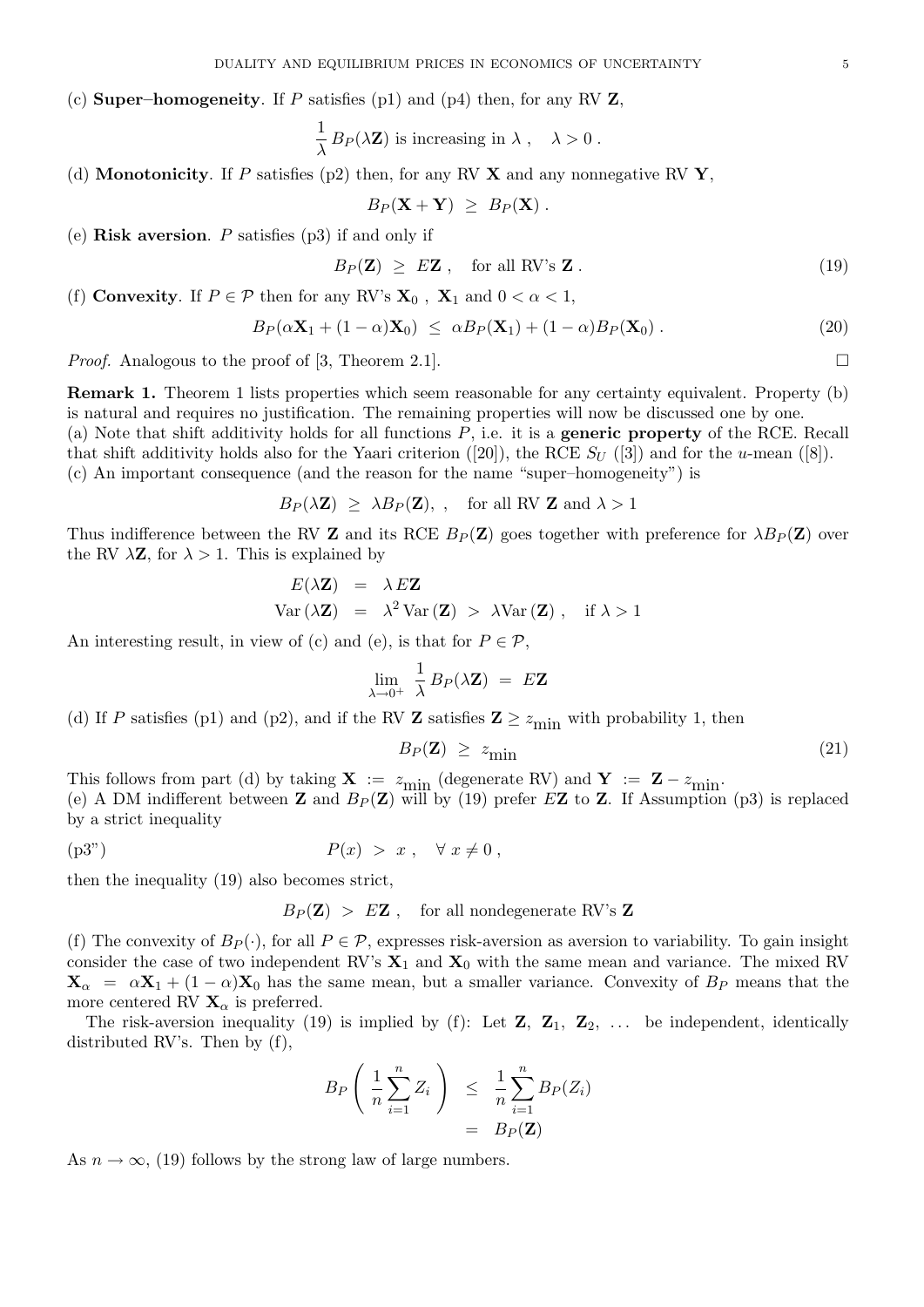Example 1 (Exponential penalty function). Here

$$
P(z) := -1 + e^z , \quad \forall z , \tag{22}
$$

and equation (14) becomes  $Ee^{\mathbf{Z}-z} = 1$ , giving  $z^* = \log Ee^{\mathbf{Z}}$  and the same value for the RCE

$$
B_P(\mathbf{Z}) = \log E e^{\mathbf{Z}} \tag{23}
$$

The penalty function (22) is the dual (see Definition 1) of the exponential value–risk function,

$$
U(z) \; := \; 1 - e^{-z} \tag{24}
$$

for which, the minimum selling price is

$$
S_U(\mathbf{Z}) = -\log E e^{-\mathbf{Z}}
$$
\n(25)

in agreement with  $(12)$ .

**Example 2** (Quadratic penalty function). Here<sup>8</sup>

$$
P(z) := z + \frac{1}{2}z^2 \ , \quad z \ge -1 \tag{26}
$$

and for a RV **Z** with  $z_{\text{min}} \ge -1$ , mean  $\mu$  and variance  $\sigma^2$ , equation (14) gives  $z^* = \mu$ , and by (15)

$$
B_P(\mathbf{Z}) = \mu + \frac{1}{2}\sigma^2 \tag{27}
$$

The penalty (26) is the dual of the quadratic value-risk function

$$
U(z) := z - \frac{1}{2}z^2 , \quad z \le 1
$$
\n(28)

for which, the minimum selling price of a RV **Z** with  $z_{\text{max}} \leq 1$ , mean  $\mu$  and variance  $\sigma^2$ , is

$$
S_U(\mathbf{Z}) = \mu - \frac{1}{2}\sigma^2 \tag{29}
$$

in agreement with (12).

A transaction (sale) between a potential seller and a potential buyer occurs only if the seller's minimum price  $S_U(\mathbf{Z})$  is no greater than the buyer's maximum price  $B_P(\mathbf{Z})$ , in which case the interval  $[S_U(\mathbf{Z}), B_P(\mathbf{Z})]$  represents all prices on which seller and buyer may agree. For the P and U of this example, sale is possible

$$
B_P(\mathbf{Z}) - S_U(\mathbf{Z}) = \sigma^2 \,, \tag{30}
$$

and the variance gives a whole interval of prices acceptable to both sides.  $\square$ 

Corollary 1. In both the exponential and quadratic penalty functions

$$
B_P(\sum_{i=1}^n \mathbf{Z}_i) = \sum_{i=1}^n B_P(\mathbf{Z}_i)
$$
\n(31)

for independent RV's  $\{ \mathbf{Z}_1, \mathbf{Z}_2, \cdots, \mathbf{Z}_n \}$ 

**Example 3.** For the hybrid model, with exponential penalty  $P$  and a normally distributed RV  $\bf{Z}$  with mean  $\mu$  and variance  $\sigma^2$ ,

$$
B_P(\mathbf{Z}) = \mu + \frac{1}{2}\sigma^2
$$
, see also [1],[18].

Example 4 (Piecewise linear penalty function). Let

$$
P(t) = \begin{cases} \beta t, & t \le 0 \\ \alpha t, & t > 0 \end{cases}, \quad 0 < \beta < 1 < \alpha \,. \tag{32}
$$

If F is the cumulative distribution function of the RV Z, then the maximizing z in (8a) is the  $\left(\frac{1-\alpha}{\beta-\alpha}\right)$  $\frac{1-\alpha}{\beta-\alpha}$  – percentile of the distribution  $F$  of  $\mathbf{Z}$ :

$$
z^* = F^{-1}\left(\frac{1-\alpha}{\beta-\alpha}\right)
$$

<sup>&</sup>lt;sup>8</sup>The restriction  $z \ge -1$  in (26) guarantees that P is increasing throughout its domain.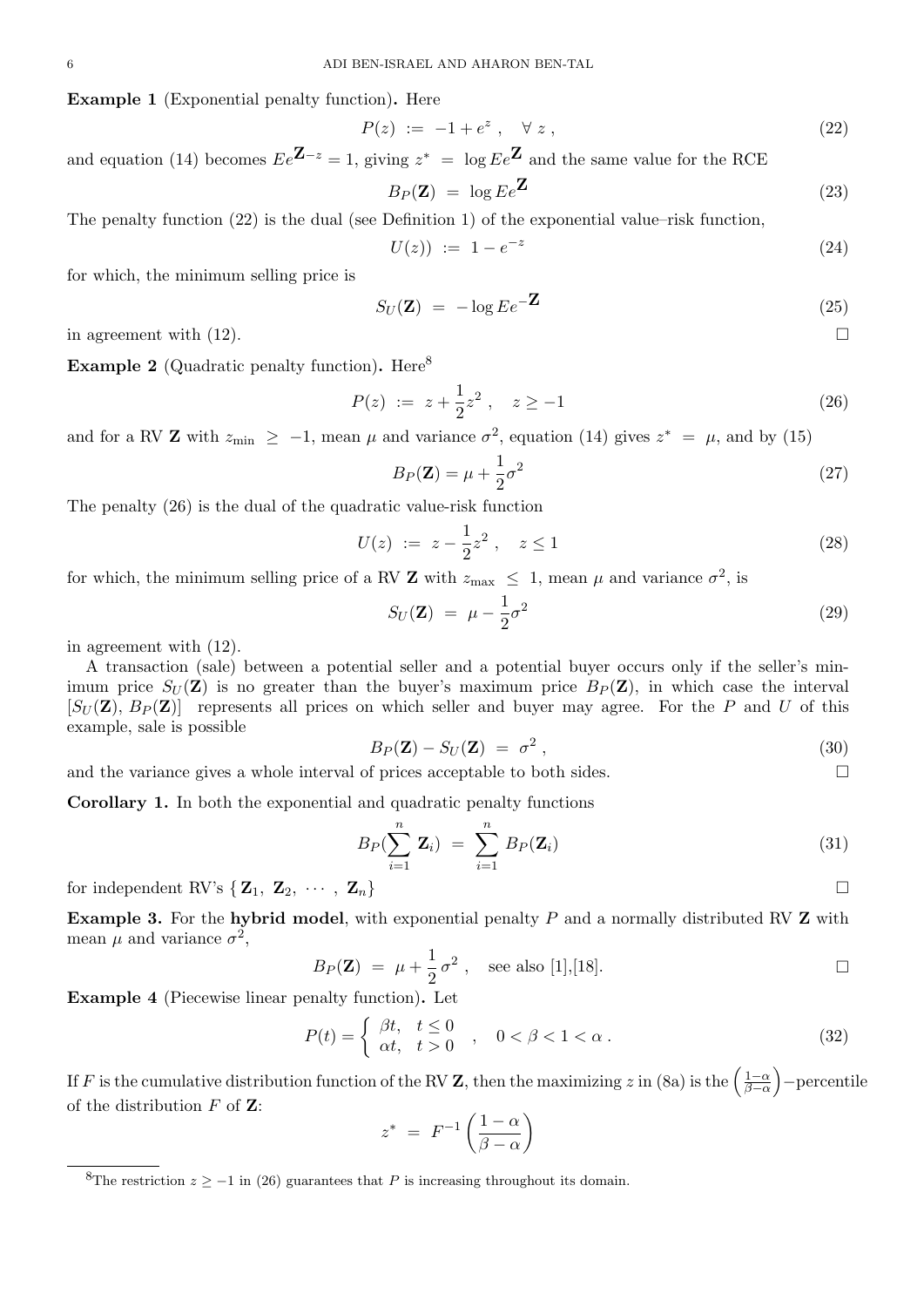and the RCE associated with (32) is

$$
B_P(\mathbf{Z}) = \beta \int^{z^*} t \, dF(t) + \alpha \int_{z^*} t \, dF(t) \, .
$$

Consider now discrete RV's. Let **X** be a RV assuming finitely many values  $x_i$  with probabilities

$$
Prob\left\{ \mathbf{X} = x_i \right\} = p_i , \tag{33}
$$

denoted by 
$$
\mathbf{X} := [\mathbf{x}, \mathbf{p}] , \quad \mathbf{x} = (x_1, x_2, ..., x_n) , \mathbf{p} = (p_1, p_2, ..., p_n) .
$$
 (34)

The RCE of  $[x, p]$  is

$$
B_P([\mathbf{x}, \mathbf{p}]) = \min_{z} \left\{ z + \sum_{i=1}^{n} p_i P(x_i - z) \right\} . \tag{35}
$$

The following result is stated for  $B_P(|\mathbf{x}, \mathbf{p}|)$  as a function of the arguments x and p.

## Theorem 2.

(a) For any function  $P : \mathbb{R} \to \mathbb{R}$ , and any  $\mathbf{x} = (x_1, x_2, \dots, x_n)$ ,  $B_P([\mathbf{x}, \mathbf{p}])$  is concave in  $\mathbf{p}$ . (b) For P convex, and any probability vector **p**,  $B_P([\mathbf{x}, \mathbf{p}])$  is convex in **x**.

*Proof.* Analogous to the proof of [3, Theorem 2.2].

Consider now the inverse problem, of **recovering** P from a **given**  $B<sub>P</sub>$ . The discussion is restricted to RCE's  $B_P$  defined by  $P \in \mathcal{P}$ . Our results are stated in terms of an elementary RV

$$
\mathbf{X} := \begin{cases} x, & \text{with probability } p \\ 0, & \text{with probability } \bar{p} = 1 - p \end{cases} \tag{36}
$$

which we denote  $(x, p)$ . For this RV,

$$
B_P((x, p)) = \inf_{z} \{ z + p P(x - z) + \bar{p} P(-z) \}
$$
\n(37)

which we abbreviate  $B_P(x, p)$ .

**Theorem 3.** If  $P \in \mathcal{P}$  then

$$
P(x) = \frac{\partial}{\partial p} B_P(x, p) |_{p=0}
$$
\n(38)

*Proof.* Analogous to the proof of [3, Theorem 3.1].

To interpret this result consider an RCE minimizing individual who is free of any liability, and is offered an income with tax liability  $x$  occurring with probability  $p$ . The resulting change in his RCE is

 $\Delta(x, p) = B_P(x, p) - B_P(x, 0)$ 

and the rate of change is  $\frac{\Delta(x,p)}{p}$ . Theorem 3 says that this rate of change, for an infinitesimal change in risk  $(p \to 0)$  is precisely  $P(x)$ , the penalty function evaluated at x.

The following theorem is a companion of Theorem 3. It says that the limiting rate of change  $\frac{\Delta(x, p)}{x}$  is exactly the probability  $p$  of obtaining  $x$ .

**Theorem 4.** If  $P \in \mathcal{P}$  then

$$
p = \frac{\partial}{\partial x} B_P(x, p) \mid_{x=0} \tag{39}
$$

*Proof.* Analogous to the proof of [3, Theorem 3.2].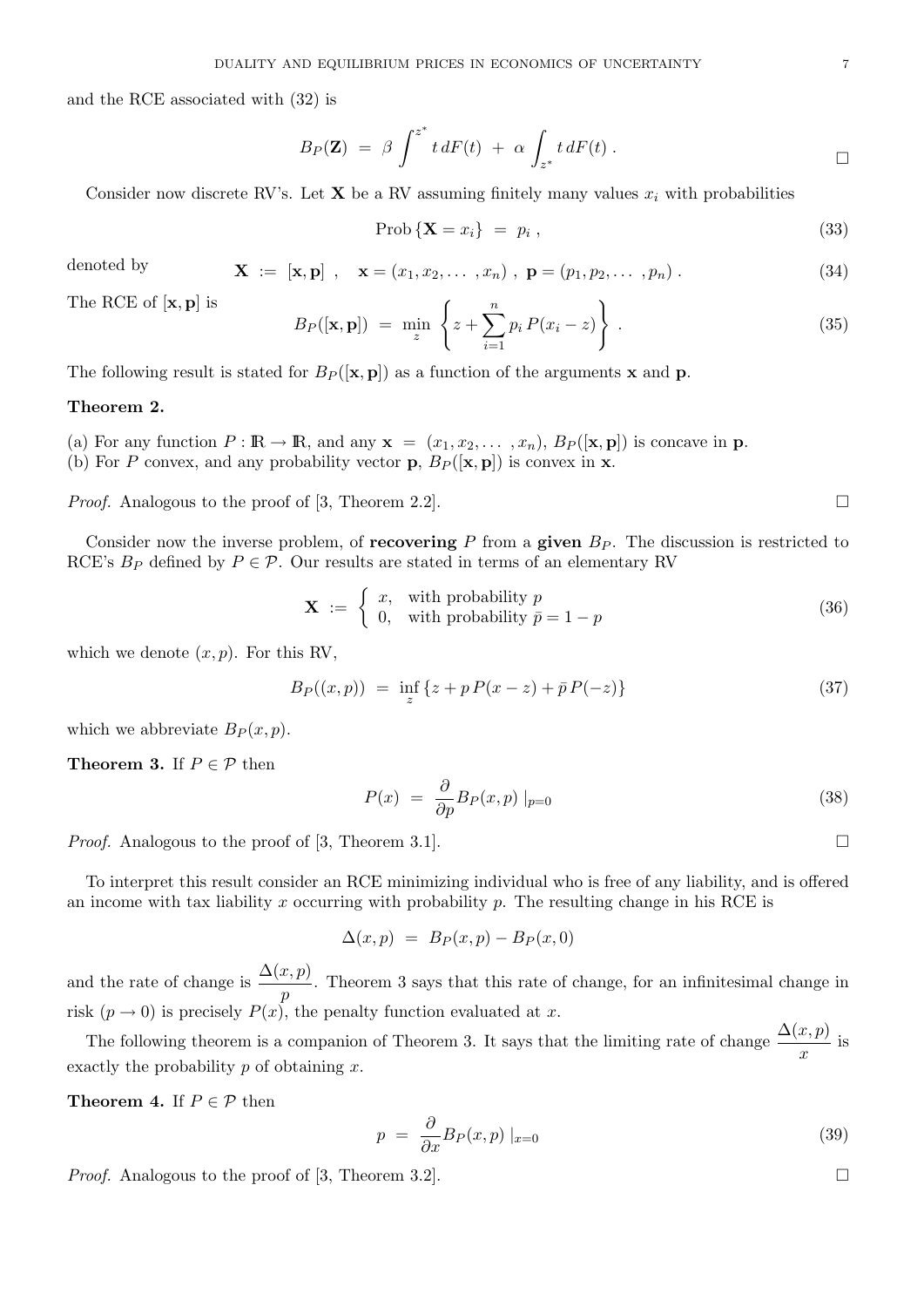#### 4. Functionals and Approximations

Let  $\mathbf{Z} = (\mathbf{Z}_i)$  be a RV in  $\mathbb{R}^n$ , with expectation  $\boldsymbol{\mu}$  (vector) and covariance matrix  $\Sigma$  (if  $n = 1$  then as above  $\Sigma = \sigma^2$  ). For any vector  $y \in \mathbb{R}^n$ , the **inner product**,

$$
\mathbf{y} \cdot \mathbf{Z} = \sum_{i=1}^{n} y_i \mathbf{Z}_i
$$

is a scalar RV. Given  $P \in \mathcal{P}$ , the corresponding RCE of **y**  $\cdot$  **Z** is taken as a functional in **y**, the **RCE** functional

$$
b_P(\mathbf{y}) := B_P(\mathbf{y} \cdot \mathbf{Z}). \tag{40}
$$

We collect properties of the RCE functional in the following theorem.

**Theorem 5.** Let  $P \in \mathcal{P}$  be twice continuously differentiable, and **Z** and  $b_P(\cdot)$  as above. Then: (a) The functional  $b<sub>P</sub>$  is convex, and given by

$$
b_P(\mathbf{y}) = z^*(\mathbf{y}) + EP(\mathbf{y} \cdot \mathbf{Z} - z^*(\mathbf{y})) \tag{41}
$$

where  $z^*(y)$  is the unique solution z of

$$
EP'(\mathbf{y} \cdot \mathbf{Z} - z) = 1\tag{42}
$$

(b) Moreover,  $b_P(0) = 0$ ,  $\nabla b_P(0) = \mu$ ,  $\nabla^2 b_P(0) = P''(0)\Sigma$  $z^*(0) = 0$ ,  $\nabla z^*(0) = \mu$ (43)

and if  $P$  is three times continuously differentiable,

$$
\nabla^2 z^*(\mathbf{0}) = \frac{P'''(\mathbf{0})}{P''(\mathbf{0})} \Sigma \tag{44}
$$

*Proof.* Analogous to the proof of [3, Theorem 6.1].

Theorem 5 can be used to obtain the following approximation of the functional  $b_P(\cdot)$  based on its Taylor expansion around  $y = 0$ .

**Corollary 2.** If  $P$  is three times continuously differentiable then

$$
b_P(\mathbf{y}) = \boldsymbol{\mu} \cdot \mathbf{y} + \frac{1}{2} P''(\mathbf{0}) \mathbf{y} \cdot \Sigma \mathbf{y} + o(\|\mathbf{y}\|^2)
$$
\n(45)

#### Remark 2.

(a) In particular, for  $n = 1$  and  $y = 1$ , it follows from (45) that the RCE has the following second-order approximation

$$
B_P(\mathbf{Z}) \approx \mu + \frac{1}{2} P''(0) \sigma^2 \tag{46}
$$

(b) We also note that the approximation (45) is exact if

- (i) P is quadratic, or
- (ii)  $P$  is exponential,  $\bf{Z}$  is normal.

## 5. An inventory model

Consider a classical inventory model, e.g.  $[15, \S 2.5]$ , where **demand** (for the item in question) occurs at a rate of d units per day. Orders are received immediately after they are placed with the supplier. Unsatisfied demand is backlogged until it can be satisfied. **Holding cost** is h per unit per day, **shortage** cost (penalty for unsatisfied demand) is p per unit per day. **Material cost** is c per unit, and there is a fixed **transaction cost** of  $k$  per order (independent of the order size).

An  $(S, s)$  policy is used (whenever stock level falls below s, order up to S). The aim is to minimize total cost per period, given by

$$
TC = \frac{hS^2}{2(S-s)} + \frac{ps^2}{2(S-s)} + \frac{kd}{S-s} + cd \tag{47}
$$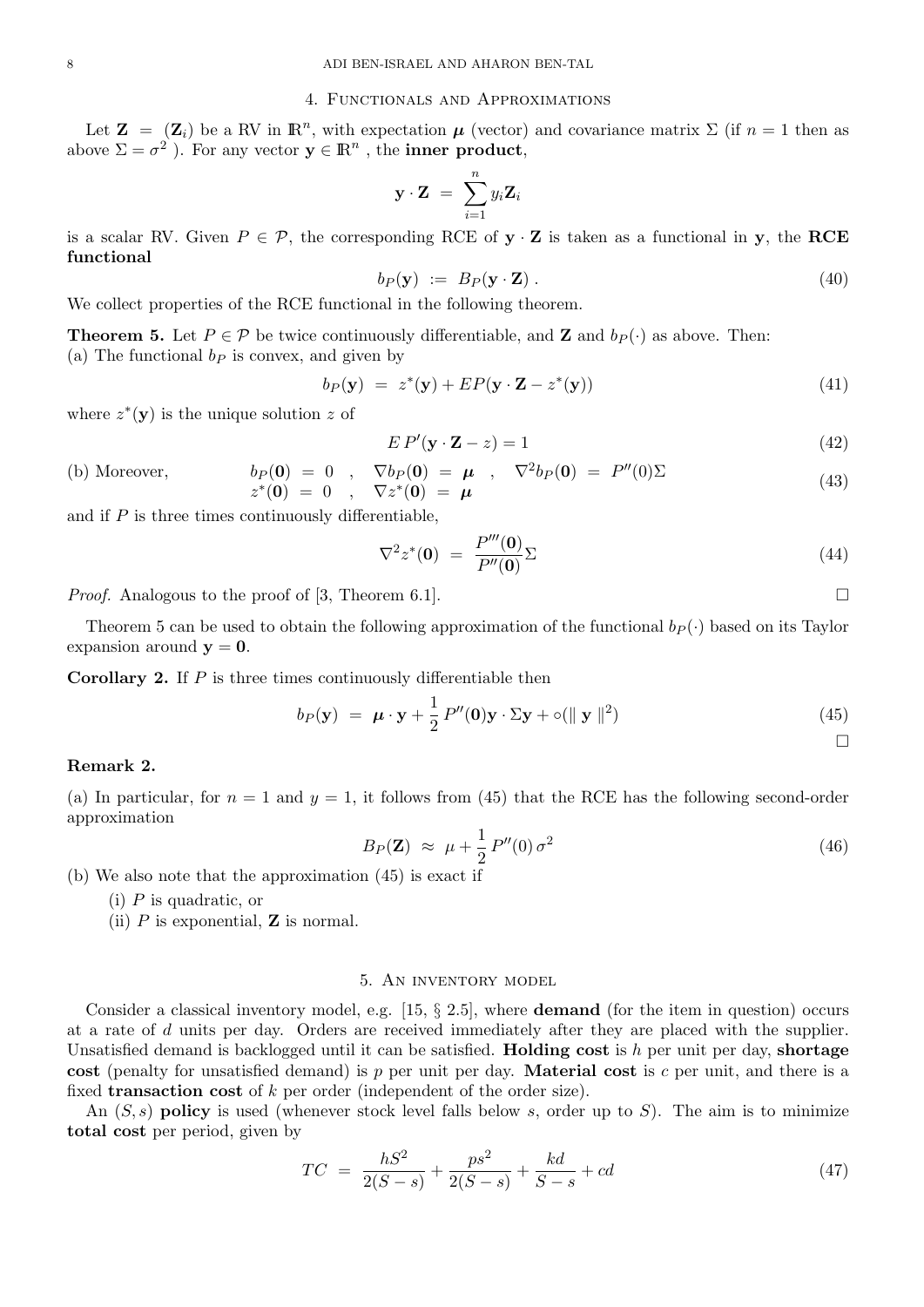and the optimal parameters of the policy are given by

$$
S^* = \sqrt{\frac{2kd}{h}} \sqrt{\frac{p}{p+h}} \tag{48a}
$$

$$
s^* = -\frac{h}{p} S^* \tag{48b}
$$

Note that  $s^*$  is negative (i.e. it is optimal to have a period of shortage, during which demand is not met) if the costs h, p are positive and finite. The limiting case  $p \to \infty$  corresponds to the situation where shortage is not allowed, in which case (48b) gives  $s^* = 0$  (i.e. order  $S^*$  when the stock is zero).

The least–cost order quantity  $Q^* := S^* - s^*$  is, by (48),

$$
Q^* = \sqrt{\frac{2kd}{h}} \sqrt{\frac{p+h}{p}} \tag{49}
$$

We now analyze this model under the assumption that the demand  **is a nonnegative RV. To compare** our results with the deterministic case we assume

$$
E\mathbf{D} = d. \tag{50}
$$

We also denote the variance of **D** by  $\sigma^2$ . This being a cost minimization problem, we use the criterion  $B_P$ , and so minimize the RCE of the total cost (47),

$$
\min_{s,S} \; B_P \left( \frac{hS^2}{2(S-s)} + \frac{ps^2}{2(S-s)} + \frac{k\mathbf{D}}{S-s} + c\mathbf{D} \right) \; , \tag{51}
$$

which, by  $(17)$  and  $(40)$ , reduces to

$$
\min_{s,S} \left\{ \frac{hS^2}{2(S-s)} + \frac{ps^2}{2(S-s)} + b_P \left( \frac{k}{S-s} + c \right) \right\} .
$$
\n(52)

We denote the minimand of (52) by

$$
f(S,s) := \frac{hS^2}{2(S-s)} + \frac{ps^2}{2(S-s)} + b_P\left(\frac{k}{S-s} + c\right).
$$
 (53)

The first order necessary conditions for an optimal pair  $(\hat{S}, \hat{s})$  are

$$
\frac{\partial f}{\partial S} = \frac{1}{2(S-s)^2} \left\{ 2(S-s)hS - (hS^2 + ps^2) - 2kb_P'\left(\frac{k}{S-s} + c\right) \right\} = 0 \tag{54a}
$$

$$
\frac{\partial f}{\partial s} = \frac{1}{2(S-s)^2} \left\{ 2(S-s)ps + (hS^2 + ps^2) + 2kb'_P\left(\frac{k}{S-s} + c\right) \right\} = 0 \tag{54b}
$$

By adding (54a) and (54b) we obtain the relation

$$
\hat{s} = -\frac{h}{p}\hat{S} \tag{55}
$$

in analogy with (48b). Substituting (55) in (54a) we get an equation for  $\hat{S}$ :

$$
T(\hat{S}) := \hat{S}^2 h\left(1 + \frac{h}{p}\right) - 2kb'_P\left(\frac{k}{\hat{S}(1 + \frac{h}{p})} + c\right) = 0, \qquad (56)
$$

The function  $T(\cdot)$  is increasing for  $\hat{S} \geq 0$ , since the functional  $b(\cdot)$  is convex, see Theorem 5(a). Moreover,  $b'_{P}(y) > 0$  for all  $y > 0$  since  $b'_{P}(0) = E\mathbf{D} = d > 0$ . Therefore,

$$
T(0) = 0, \text{ and } T(\infty) = \infty
$$

and equation (56) has a unique solution  $\hat{S}$ . Comparing the solution  $(\hat{S}, \hat{s})$  to the deterministic solution  $(S^*, s^*)$  (given in (48a)–(48b)), we get: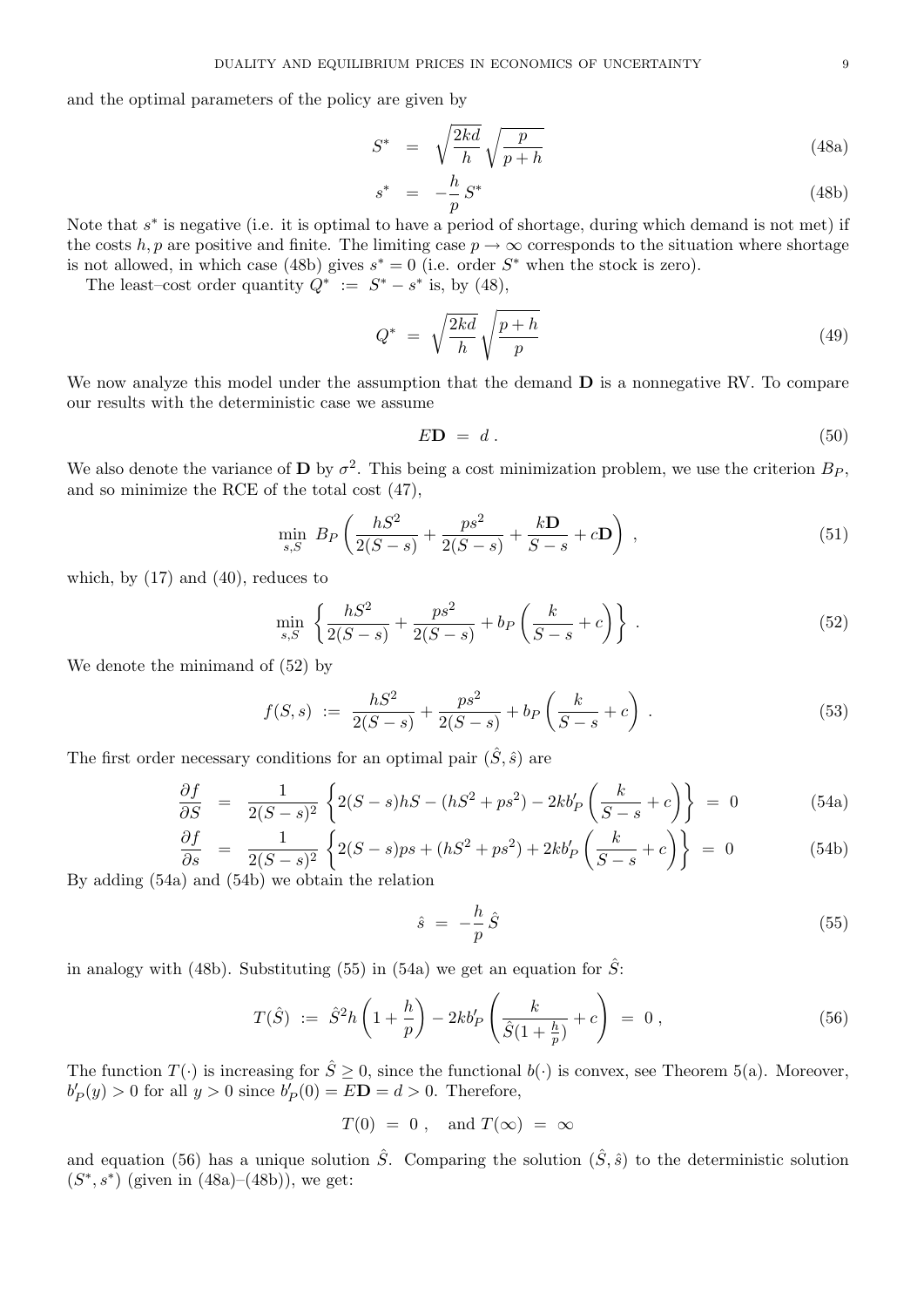**Proposition 1.** Let  $P \in \mathcal{P}$ , let  $\{\hat{S}, \hat{s}\}\$  be the optimal parameters for a DM minimizing (53), and let  $\{S^*, s^*\}$  be the optimal parameters in the deterministic model, corresponding by (50). Then

$$
\hat{S} > S^* \tag{57a}
$$

$$
\hat{s} \quad < \quad s^* \tag{57b}
$$

and 
$$
\hat{Q} := \hat{S} - \hat{s} > S^* - s^* = Q^*
$$
 (57c)

*Proof.* By (56) with  $\theta = 1 + \frac{h}{h}$  $\frac{1}{p},$ 

$$
\hat{S}^2 h\theta = 2kb' \left(\frac{k}{\hat{S}\theta} + c\right) > 2kb'(0) = 2kd
$$
  

$$
\therefore \quad \hat{S} > \sqrt{\frac{2kd}{h\theta}} = \sqrt{\frac{2kd}{h}} \sqrt{\frac{p}{p+h}} = S^*, \text{ proving (57a)}.
$$

Using (55) and (48b) we get a comparison of the other parameters

$$
\hat{s} = -\frac{h}{p}\hat{S} < \frac{h}{p}S^* = s^*
$$
, proving (57b)

and (57c) follows from (57a)–(57b).

The effect of changes in the cost parameters on  $\hat{S}$  can be determined from the optimality equation (56). These results are summarized in the table below, and compared to the analogous results in the deterministic case.

| Increase in:         | Effect on $S$       | Effect on $S^*$        |
|----------------------|---------------------|------------------------|
|                      | (stochastic demand) | (deterministic demand) |
| Shortage cost $p$    | increase            | increase               |
| Holding cost $h$     | decrease            | decrease               |
| Transaction cost $k$ | increase            | increase               |
| Material cost $c$    | increase            | no effect              |

Thus we have the same effect of cost changes in the deterministic and stochastic cases, except for the material cost c: in the deterministic case the optimal policy is independent of c (see (48a), but in the stochastic case there is dependence, see (56).

Example 5. To illustrate the above results, consider the quadratic penalty (26). Then the functional  $b_P(y)$ , see (40), is

$$
b_P(y) = dy + \frac{1}{2}\sigma^2 y^2
$$

(for the quadratic penalty the approximation (45) is exact). The equation (56) determining the optimal  $\hat{S}$ is here

$$
S^2h\theta - 2\sigma^2 \frac{k^2}{\theta S} = 2k(d + \sigma^2 c) \tag{58}
$$

where  $\theta := 1 + \frac{h}{\theta}$ . From (58) it follows that  $\hat{S}$  increases with the expected demand d, and with the demand variance  $\sigma^2$ . Since  $\hat{Q} := \hat{S} - \hat{s} = \hat{S}\theta$  the same conclusions hold for the effects on the optimal order quantity  $\hat{Q}$ . The result that  $\hat{Q}$  increases with  $\sigma^2$  is intuitively clear: the risk–averse decision maker keeps a larger inventory to cope with increased fluctuations.

# 6. AN EXTREMAL PRINCIPLE FOR  $B_P$

Let  $\mathbb{P}^n$  denote the *n*-dimensional probability vectors,

$$
\mathbb{P}^n := \left\{ \mathbf{p} = (p_i) : \mathbf{p} \in \mathbb{R}_+^n, \sum_{i=1}^n p_i = 1 \right\} . \tag{59}
$$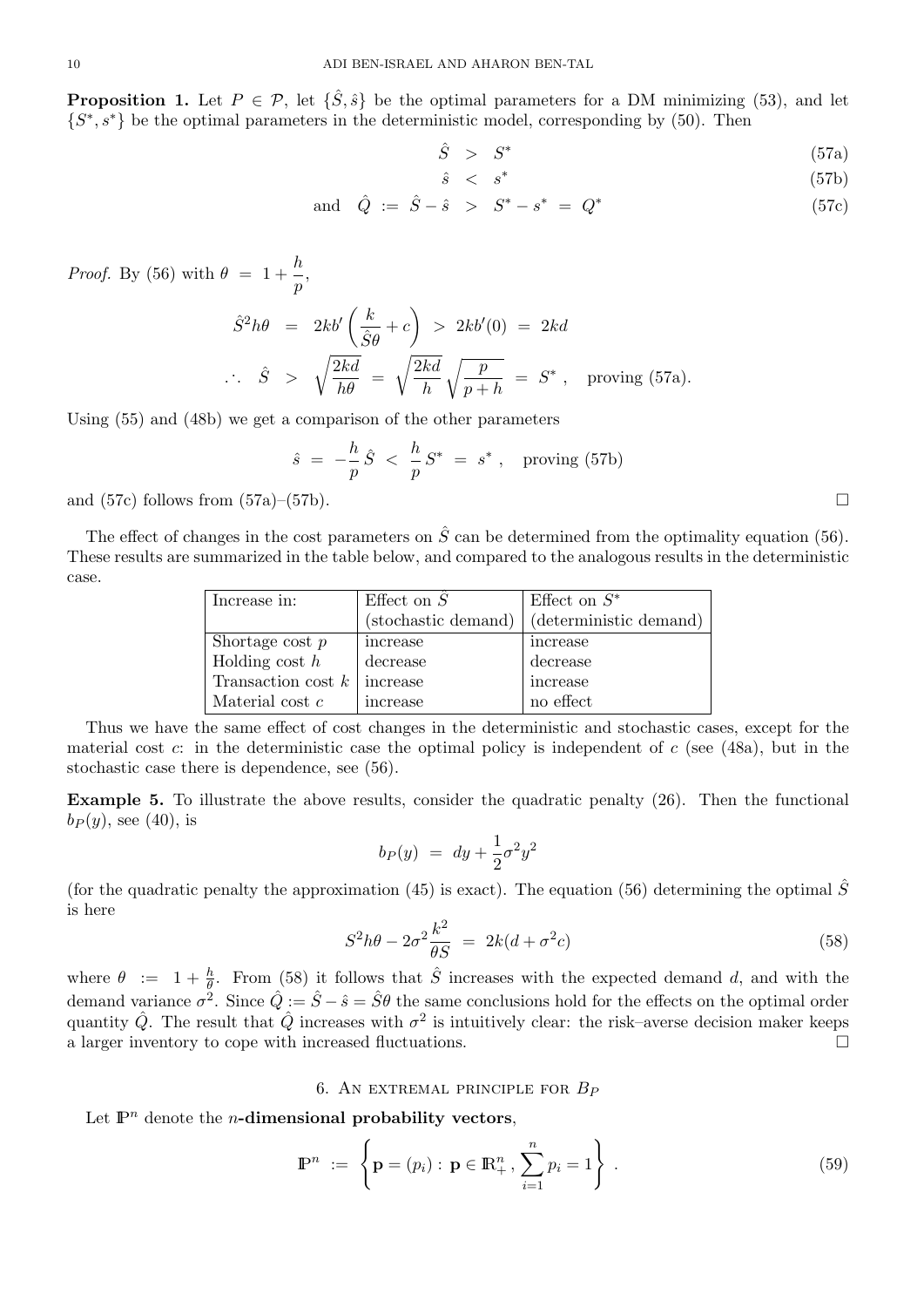Let  $\phi$  be a real valued function defined and convex on the nonnegative real line. The Csisz $\acute{\rm{a}}r \phi$ divergence, (see [9],[10]), is a function  $I_{\phi}: \mathbb{R}^n_+ \times \mathbb{R}^n_+ \to \mathbb{R}$ , defined as:

$$
I_{\phi}(\mathbf{p}, \mathbf{q}) := \sum_{i=1}^{n} q_i \phi\left(\frac{p_i}{q_i}\right) \tag{60}
$$

It has certain properties of a "distance" between p and q, but is not a metric: The triangle inequality does not hold, and in general, for  $\mathbf{p}, \mathbf{q} \in \mathbb{R}_{++}^n$ ,

$$
I_{\phi}(\mathbf{p},\mathbf{q}) \ \neq \ I_{\phi}(\mathbf{q},\mathbf{p}) \ .
$$

However, for any  $\phi : \mathbb{R}_+ \to \mathbb{R}$  which is convex and **normalized** i.e.

$$
\phi(1) = 0 \tag{61}
$$

the **adjoint** function  $\phi^{\diamond}$ , defined by,

$$
\phi^{\diamond}(t) := t \phi\left(\frac{1}{t}\right) , \quad \forall t \in \mathbb{R}_+ \tag{62}
$$

is convex, normalized, and satisfies

$$
I_{\phi}(\mathbf{p}, \mathbf{q}) = I_{\phi^{\diamond}}(\mathbf{q}, \mathbf{p}) , \quad \forall \mathbf{p}, \mathbf{q} \in \mathbb{R}_{++}^{n}
$$
 (63)

An extremal principle for the RCE  $S_U$  was given in [4, Theorem 4.1] as follows: Let  $U : \mathbb{R} \to \mathbb{R}$  be strictly increasing, closed and concave, and let  $\phi = -U_*$  (where  $U_*$  denotes the **concave conjugate** of U, see [4, §3], [16]). Then for any RV  $\mathbf{X} = [\mathbf{x}, \mathbf{p}],$ 

$$
S_U([\mathbf{x}, \mathbf{p}]) = \inf_{\mathbf{q} \in \mathbb{P}^n} \left\{ I_{\phi}(\mathbf{q}, \mathbf{p}) + \sum_{i=1}^n q_i x_i \right\}.
$$
 (64)

The corresponding result for the RCE  $B<sub>P</sub>$  follows.

**Theorem 6.** Let  $P : \mathbb{R} \to \mathbb{R}$  be strictly increasing, closed and convex, and let  $\phi$  be the **convex conjugate** of  $P$ , defined as

$$
\phi(y) := \sup_{x} \{ yx - P(x) \} \tag{65}
$$

Then for any RV  $X = [x, p]$ ,

$$
B_P([\mathbf{x}, \mathbf{p}]) = \sup_{\mathbf{q} \in \mathbb{P}^n} \left\{ \sum_{i=1}^n q_i x_i - I_{\phi}(\mathbf{q}, \mathbf{p}) \right\} . \tag{66}
$$

Proof. The RHS of (66) is the value of the optimization problem

$$
\sup_{\substack{q_i \ge 0 \\ \sum q_i = 1}} \left\{ \sum_{i=1}^n q_i x_i - I_{\phi}(\mathbf{q}, \mathbf{p}) \right\}
$$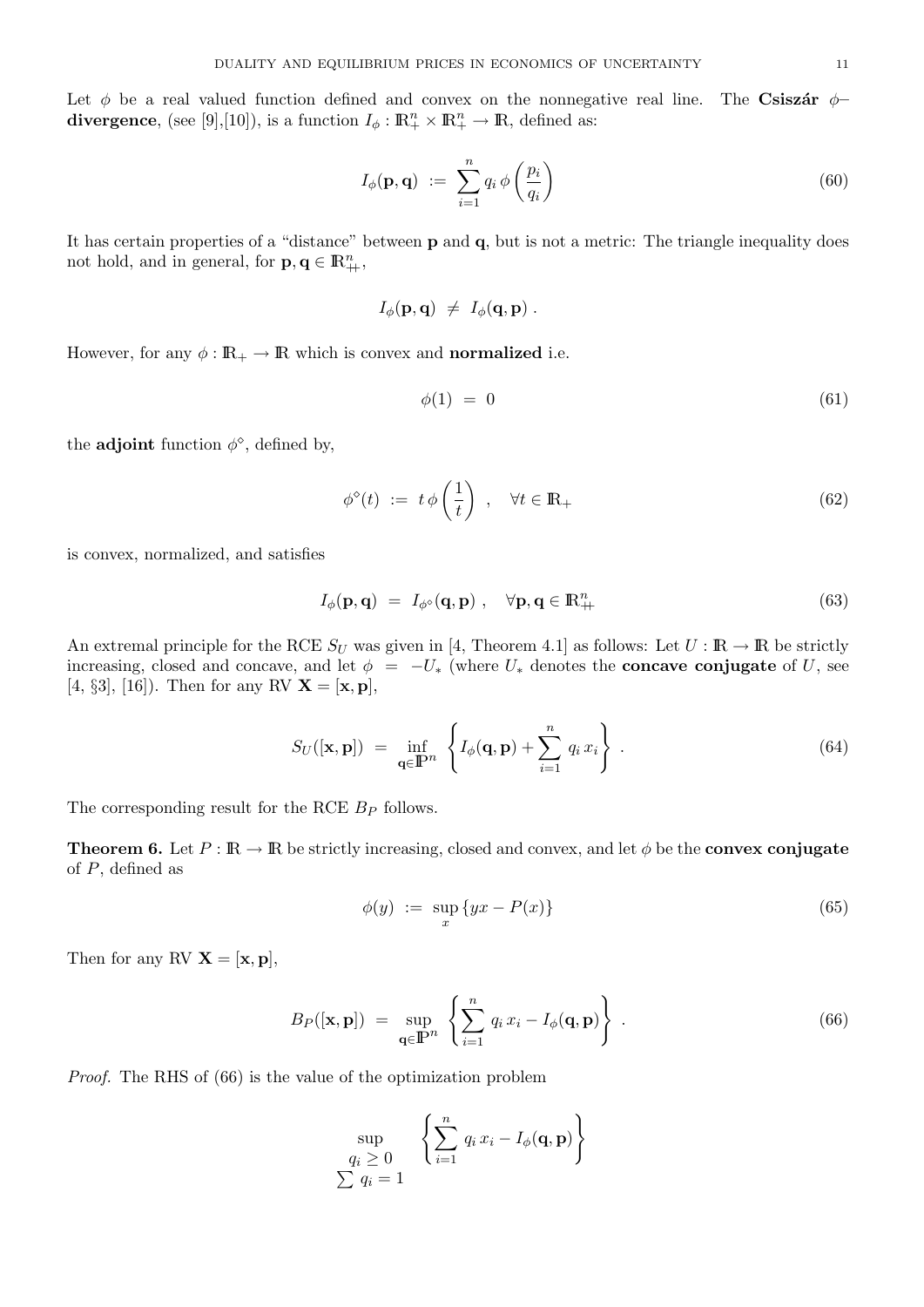with concave objective, and linear constraints. The optimal value is equal to the optimal value of the Lagrangian dual problem

$$
\sup_{\substack{q_i \geq 0 \\ \sum q_i = 1}} \left\{ \sum_{i=1}^n q_i x_i - I_{P^*}(\mathbf{q}, \mathbf{p}) \right\} = \inf_{\lambda} \sup_{q_i \geq 0} \left\{ \sum_{i=1}^n q_i x_i - I_{P^*}(\mathbf{q}, \mathbf{p}) - \lambda \left( \sum_{i=1}^n q_i - 1 \right) \right\}
$$

(where  $\lambda$  is the Lagrange multiplier of  $\sum q_i = 1$ ),

$$
= \inf_{\lambda} \sup_{q_i \geq 0} \left\{ \lambda + \sum_{i=1}^{n} q_i (x_i - \lambda) - I_{P^*}(\mathbf{q}, \mathbf{p}) \right\}
$$
  
\n
$$
= \inf_{\lambda} \left\{ \lambda + \sum_{i=1}^{n} \sup_{q_i \geq 0} \left\{ q_i (x_i - \lambda) - p_i P^* \left( \frac{q_i}{p_i} \right) \right\} \right\}
$$
  
\n
$$
= \inf_{\lambda} \left\{ \lambda + \sum_{i=1}^{n} p_i \sup_{q_i \geq 0} \left\{ \frac{q_i}{p_i} (x_i - \lambda) - P^* \left( \frac{q_i}{p_i} \right) \right\} \right\}
$$
  
\n
$$
= \inf_{\lambda} \left\{ \lambda + \sum_{i=1}^{n} p_i \sup_{t} \left\{ t(x_i - \lambda) - P^*(t) \right\} \right\}
$$
  
\n
$$
= \inf_{\lambda} \left\{ \lambda + \sum_{i=1}^{n} p_i P^{**}(x_i - \lambda) \right\}
$$
  
\n
$$
= \inf_{\lambda} \left\{ \lambda + E P^{**}(\mathbf{X} - \lambda) \right\}
$$
  
\n
$$
= \inf_{\lambda} \left\{ \lambda + E P(\mathbf{X} - \lambda) \right\}
$$
  
\n
$$
= \inf_{\lambda} \left\{ \lambda + E P(\mathbf{X} - \lambda) \right\}
$$

Remark 3. The extremal principles (64) and (66) are equivalent. To see this we recall

$$
\phi \text{ convex} \implies (-\phi)_*(x) = -\phi^*(-x), \forall x \tag{67}
$$

see e.g. [4, Lemma 3.1]. We prove now that  $(64) \implies (66)$ . let U be a strictly increasing, concave and closed function, let  $\phi := -U_*$ , and let  $P := \phi^*$ . Then  $U = (-\phi)_*$  and, by (67),

$$
P(x) = -U(-x), \quad \forall x
$$

i.e.  $P$  and  $U$  are dual. Then:

$$
B_P([\mathbf{x}, \mathbf{p}]) = -S_U([-\mathbf{x}, \mathbf{p}]), \text{ by (12)},
$$
  
\n
$$
= -\inf_{\mathbf{q} \in \mathbb{P}^n} \left\{ I_{\phi}(\mathbf{q}, \mathbf{p}) + \sum_{i=1}^n q_i(-x_i) \right\}, \text{ by (64)},
$$
  
\n
$$
= \sup_{\mathbf{q} \in \mathbb{P}^n} \left\{ -I_{\phi}(\mathbf{q}, \mathbf{p}) - \sum_{i=1}^n q_i(-x_i) \right\}
$$
  
\n
$$
= \sup_{\mathbf{q} \in \mathbb{P}^n} \left\{ \sum_{i=1}^n q_i x_i - I_{\phi}(\mathbf{q}, \mathbf{p}) \right\}, \text{ proving (66)}.
$$

The proof of  $(66) \implies (64)$  is similar.

Example 6. The conjugate of the penalty function

(22) 
$$
P(z) := -1 + e^{z}, \quad \forall z,
$$

is

$$
P^*(t) \ = \ \sup_t \ \left\{ t z + 1 - e^z \right\} \ .
$$

The supremum is attained at  $t = e^z$ , giving

$$
P^*(t) = t \log t + 1 - t \tag{68}
$$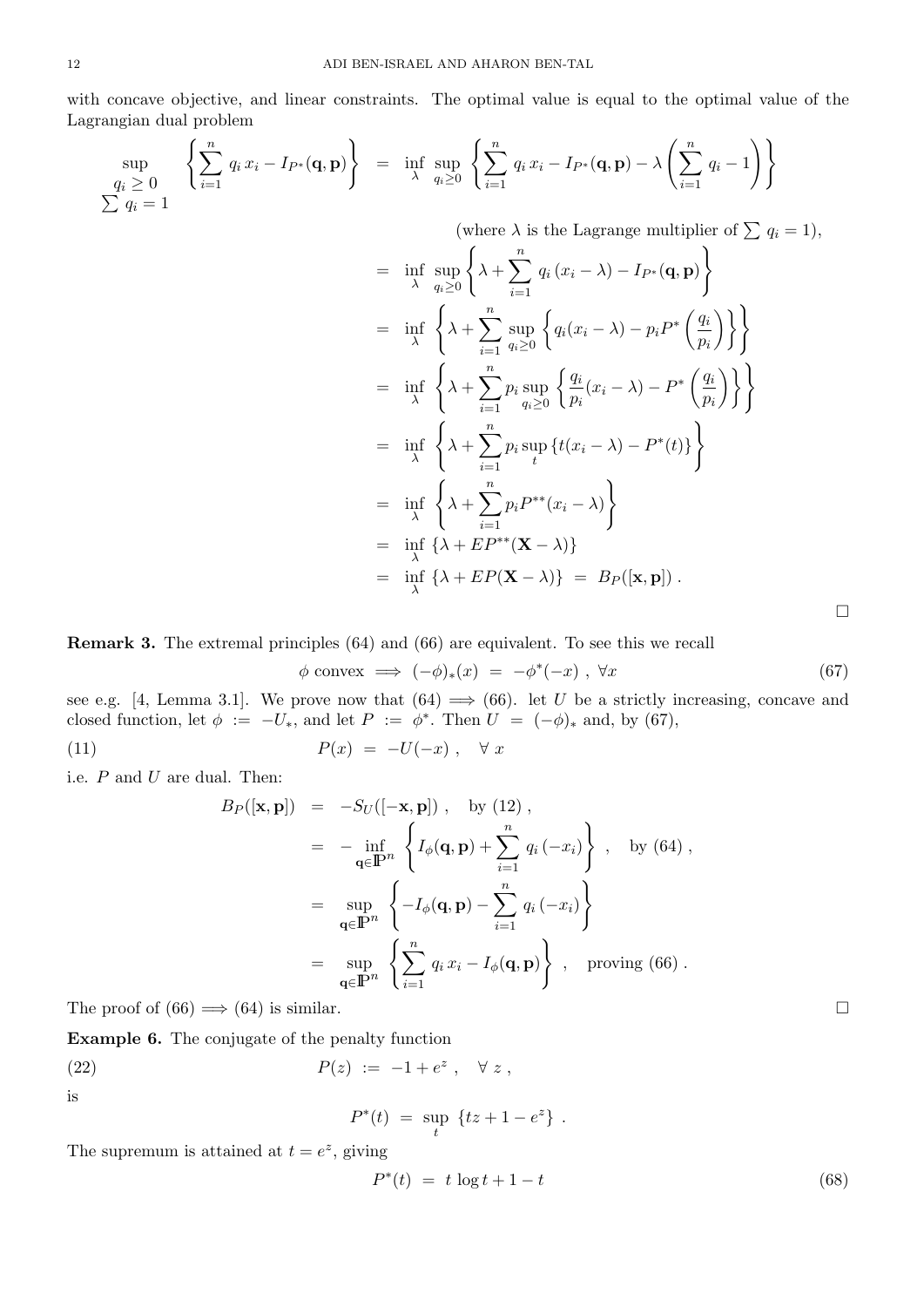The  $P^*$ -divergence in the RHS of (66) is then

$$
I_{P^*}(\mathbf{q}, \mathbf{p}) = \sum p_i \left\{ \left( \frac{q_i}{p_i} \right) \log \left( \frac{q_i}{p_i} \right) + 1 - \frac{q_i}{p_i} \right\}
$$
  
= 
$$
\sum q_i \log \left( \frac{q_i}{p_i} \right) + \sum p_i - \sum q_i
$$
  
= 
$$
\sum q_i \log \left( \frac{q_i}{p_i} \right) , \text{ since } \mathbf{q}, \mathbf{p} \in \mathbb{P}^n
$$
 (69)

the Kullback–Leibler distance, [13], [14]. Substituting (23) and (69) in (66) we get the interesting identity

$$
\log \sum p_i e^{x_i} = \sup_{\mathbf{q} \in \mathbb{P}^n} \left\{ \sum q_i x_i - \sum q_i \log \left( \frac{q_i}{p_i} \right) \right\} \tag{70}
$$

for all 
$$
\mathbf{x} = (x_i) \in \mathbb{R}^n
$$
 and  $\mathbf{p} = (p_i) \in \mathbb{P}^n$ .

Example 7. The conjugate of the penalty function

(26) 
$$
P(z) := z + \frac{1}{2}z^2, \quad z \ge -1
$$

is  
\n
$$
P^*(t) = \sup_t \left\{ tz - z - \frac{1}{2}z^2 \right\}, \text{ and is easily computed to be}
$$
\n
$$
= \frac{1}{2}(t-1)^2
$$
\n(71)

The  $P^*$ -divergence in the RHS of (66) is then

$$
I_{P^*}(\mathbf{q}, \mathbf{p}) = \sum p_i \left\{ \frac{1}{2} \left( \frac{q_i}{p_i} - 1 \right)^2 \right\}
$$
  

$$
= \frac{1}{2} \sum \frac{(q_i - p_i)^2}{p_i} \tag{72}
$$

which is half the  $\chi^2$ -distance, [4, Example 2.4]. We verify (27) by substituting (72) in (66), and following the steps in the proof of Theorem 6, obtaining

$$
B_P([\mathbf{x}, \mathbf{p}]) = \sup_{\mathbf{q} \in \mathbb{P}^n} \left\{ \sum q_i x_i - \frac{1}{2} \sum \frac{(q_i - p_i)^2}{p_i} \right\}
$$
  
\n
$$
= \inf_{\lambda} \left\{ \lambda + \sum p_i \left[ (x_i - \lambda) + \frac{1}{2} (x_i - \lambda)^2 \right] \right\}
$$
  
\n
$$
= E\mathbf{X} + \frac{1}{2} \text{Var}\mathbf{X}
$$
  
\n
$$
\text{in (73) is } \lambda = \sum p_i x_i.
$$

since the minimizing  $\lambda$  in (73) is  $\lambda = \sum p_i x_i$ 

# 7. A duality interpretation

As in [3], we interpret the RCE  $B_P(\mathbf{X})$  as the optimal value of the problem

$$
\inf \{ z : \text{``} z \geq \mathbf{X}" \} \tag{P}
$$

where optimality is in the sense of **recourse** or **two stage optimization** ([11], [12]), using the **penalty** function  $P$  to account for the stochastic constraint

$$
``z ~\geq~ \mathbf{X}".
$$

We interpret the RHS of (66) as the following dual of (P),

$$
\sup \{z : \text{``} z \leq \mathbf{X}"\} \tag{D}
$$

where the stochastic constraint

$$
x \leq \mathbf{X}^n \tag{74}
$$

is "enforced" by using a stochastic penalty function, [2].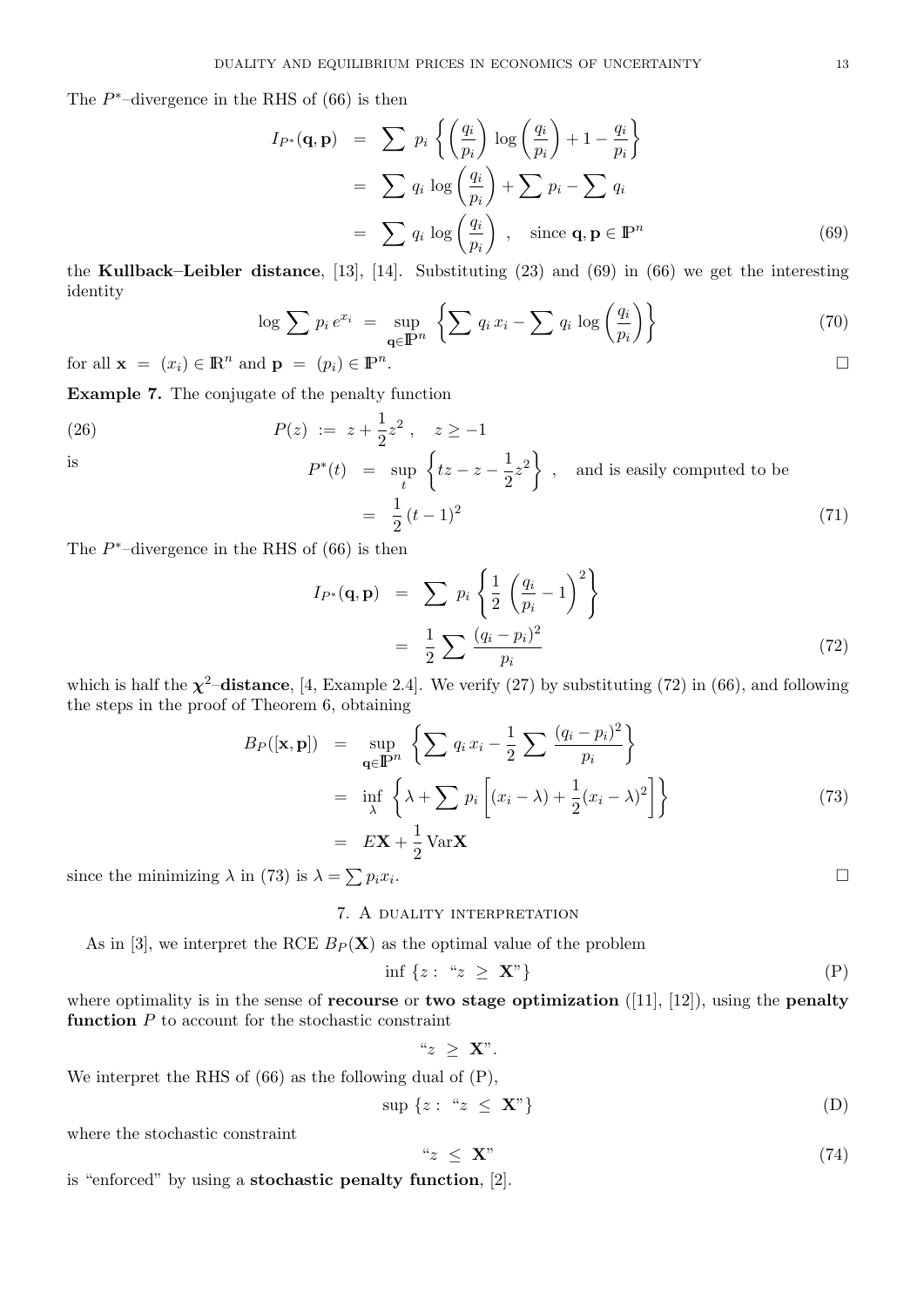Given the RV

$$
\mathbf{X} \ := \ [\mathbf{x}, \mathbf{p}]
$$

and z, define the subset of probability vectors

$$
R\{z\} \ := \ \left\{ \mathbf{q} \in \mathbb{P}^n : \ z \le \sum_{i=1}^n q_i x_i \right\},\tag{75}
$$

representing the set of RV's

 ${Z = [x, q]: q \in R\{z\}}$ 

with the same support as  $X$ , which satisfy (74) "in the mean".

We then interpret the problem (D) as

$$
\sup \{z - Q(z)\}\tag{D1}
$$

where  $Q(z)$  is the **penalty** 

$$
Q(z) := "dist" (\mathbf{p}, R\{z\}) = \inf_{\mathbf{q} \in R\{z\}} "dist" (\mathbf{q}, \mathbf{p})
$$
\n(76)

and "dist" is the "distance" induced by the  $\phi$ -divergence,

$$
Q(z) = \inf_{\mathbf{q} \in R\{z\}} I_{\phi}(\mathbf{q}, \mathbf{p}) \tag{77}
$$

Therefore, the problem (D1) is

$$
\sup_{z} \left\{ z - \inf_{\mathbf{q} \in R\{z\}} I_{\phi}(\mathbf{q}, \mathbf{p}) \right\} = \sup_{z} \sup_{\mathbf{q} \in R\{z\}} \left\{ z - I_{\phi}(\mathbf{q}, \mathbf{p}) \right\}
$$

$$
= \sup_{\mathbf{q} \in \mathbb{P}^n} \left\{ \sum_{i=1}^n q_i x_i - I_{\phi}(\mathbf{q}, \mathbf{p}) \right\}
$$

which is the RHS of (66).

# 8. EXTREMAL PRINCIPLES FOR  $I_{\phi}$

The extremal principle (66) characterizes  $B_P$  in terms of the Csiszár  $\phi$ -divergence  $I_{\phi}$ . A converse principle, giving  $I_{\phi}$  in terms of  $B_P$ , is as follows.

**Theorem 7.** Let  $\phi : \mathbb{R}_{++} \to \mathbb{R}$  be convex, and let  $P := \phi^*$ . Then for all  $p, q \in \mathbb{P}^n$ ,

$$
I_{\phi}(\mathbf{q}, \mathbf{p}) = \sup_{\mathbf{x} \in \mathbb{R}^n} \{ -B_P([- \mathbf{x}, \mathbf{p}]) \}
$$
\n
$$
q \cdot \mathbf{x} = 0
$$
\n(78a)

$$
= - \inf_{\mathbf{x} \in \mathbb{R}^n} B_P([\mathbf{x}, \mathbf{p}])
$$
  
 
$$
\mathbf{q} \cdot \mathbf{x} = 0
$$
 (78b)

*Proof.* Follows, as in Remark 3, from (12) and the proof of [4, Theorem 4.2].

Another extremal principle for  $I_{\phi}$  in terms of  $B_P$  is:

**Theorem 8.** Let  $\phi : \mathbb{R}_+ \to \mathbb{R}$  be convex, and let  $P := \phi^*$ . Then for all  $p, q \in \mathbb{P}^n$ ,

$$
I_{\phi}(\mathbf{q}, \mathbf{p}) = \sup_{\mathbf{x} \in \mathbb{R}^n} \left\{ \sum q_i x_i - B_P([\mathbf{x}, \mathbf{p}]) \right\} . \tag{79}
$$

*Proof.* Given  $\phi$ , **p**, **q** as above, it was shown in [4, Theorem 4.3] that

$$
I_{\phi}(\mathbf{q}, \mathbf{p}) = \sup_{\mathbf{x} \in \mathbb{R}^n} \left\{ S_U([\mathbf{x}, \mathbf{p}]) - \sum q_i x_i \right\} \tag{80}
$$

and (79) follows, as in Remark 3, from (12).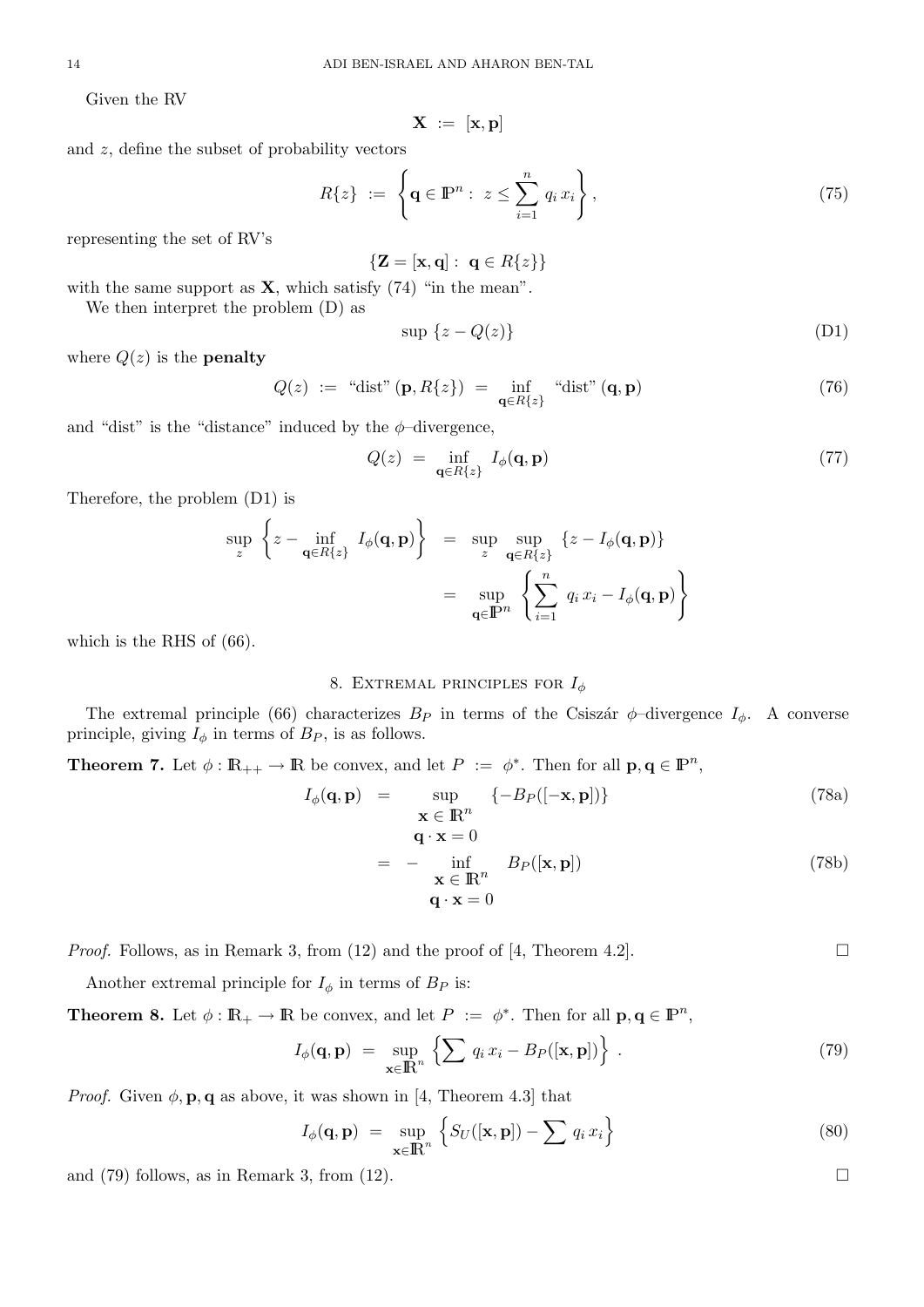## 9.  $S_U$  and  $B_P$  as equilibrium prices

The prices  $S_U$  and  $B_P$  have the following characterizations.

**Theorem 9.** Let the value–risk function  $U$  and the penalty function  $P$  be dual. Then

$$
S_U([\mathbf{x}, \mathbf{p}]) = \inf_{\mathbf{q} \in \mathbb{P}^n} \sup_{\mathbf{u} \in \mathbb{R}^n} \left\{ \sum q_i (x_i + u_i) - B_P([\mathbf{u}, \mathbf{p}]) \right\},\tag{81a}
$$

$$
B_P([\mathbf{x}, \mathbf{p}]) = \sup_{\mathbf{q} \in \mathbb{P}^n} \inf_{\mathbf{u} \in \mathbb{R}^n} \left\{ \sum q_i (x_i + u_i) - S_U([\mathbf{u}, \mathbf{p}]) \right\}.
$$
 (81b)

Proof.

$$
S_U([\mathbf{x}, \mathbf{p}]) = \inf_{\mathbf{q} \in \mathbb{P}^n} \left\{ \sum_{i=1}^n q_i x_i + I_{\phi}(\mathbf{q}, \mathbf{p}) \right\}, \text{ by (64)}
$$
  
\n
$$
= \inf_{\mathbf{q} \in \mathbb{P}^n} \left\{ \sum_{i=1}^n q_i x_i + \sup_{\mathbf{u} \in \mathbb{R}^n} \left\{ \sum q_i u_i - B_P([\mathbf{u}, \mathbf{p}]) \right\} \right\}, \text{ by (79)}
$$
  
\n
$$
= \inf_{\mathbf{q} \in \mathbb{P}^n} \sup_{\mathbf{u} \in \mathbb{R}^n} \left\{ \sum q_i (x_i + u_i) - B_P([\mathbf{u}, \mathbf{p}]) \right\}
$$

proving (81a). Similarly,

$$
B_P([\mathbf{x}, \mathbf{p}]) = \sup_{\mathbf{q} \in \mathbb{P}^n} \left\{ \sum_{i=1}^n q_i x_i - I_{\phi}(\mathbf{q}, \mathbf{p}) \right\}, \text{ by (66)}
$$
  

$$
= \sup_{\mathbf{q} \in \mathbb{P}^n} \left\{ \sum_{i=1}^n q_i x_i - \sup_{\mathbf{u} \in \mathbb{R}^n} \left\{ S_U([\mathbf{u}, \mathbf{p}]) - \sum_{i=1}^n q_i u_i \right\} \right\}, \text{ by (80)}
$$
  

$$
= \sup_{\mathbf{q} \in \mathbb{P}^n} \inf_{\mathbf{u} \in \mathbb{R}^n} \left\{ \sum_{i=1}^n q_i (x_i + u_i) - S_U([\mathbf{u}, \mathbf{p}]) \right\}
$$

proving  $(81b)$ .

**Remark 4.** The results (81a)–(81b) are dual characterizations of  $S_U$  and  $B_P$  as equilibrium prices.

The vector  $\mathbf{u} = (u_i)$  appearing in (81a)–(81b) can be interpreted as **perturbations** of the (nominal) values  $x_i$ . Then  $\mathbf{q} = (q_i)$  is the vector of (normalized) **prices** at which the combined amounts  $\mathbf{x} + \mathbf{u} =$  $(x_i + u_i)$  are traded.

For example, (81a) describes the situation where a perturbation  $\mathbf{u} = (u_i)$  is bought at the price  $B_P([\mathbf{u}, \mathbf{p}])$ , and is added to the vector  $\mathbf{x} = (x_i)$  to be sold for  $\sum q_i(x_i + u_i)$ . The profit of this transaction is

$$
\pi(\mathbf{q}, \mathbf{u}) := \sum q_i (x_i + u_i) - B_P([\mathbf{u}, \mathbf{p}]). \qquad (82)
$$

Then (81a) guarantees that for any price vector  $\mathbf{q} = (q_i)$  there is no perturbation  $\mathbf{u} = (u_i)$  such that

$$
\pi(\mathbf{q},\mathbf{u}) \ < \ S_U([\mathbf{x},\mathbf{p}]) \ ,
$$

i.e. with profit less than the minimum selling price.

Similarly, in (81b) the  $\mathbf{u} = (u_i)$  are perturbations of the nominal amounts  $\mathbf{x} = (x_i)$ , changing the price to  $\sum q_i(x_i + u_i)$ . If the perturbation **u** is sold for  $S_U([\mathbf{u}, \mathbf{p}])$ , the net cost is

$$
\gamma(\mathbf{q}, \mathbf{u}) := \sum q_i (x_i + u_i) - S_U([\mathbf{u}, \mathbf{p}]) \tag{83}
$$

For any price  $\mathbf{q} = (q_i)$  these costs are bounded below by

$$
\inf_{\mathbf{u}\in\mathbb{R}^n}\gamma(\mathbf{q},\mathbf{u})
$$

The maximum such bound is the maximum buying price, by (81b).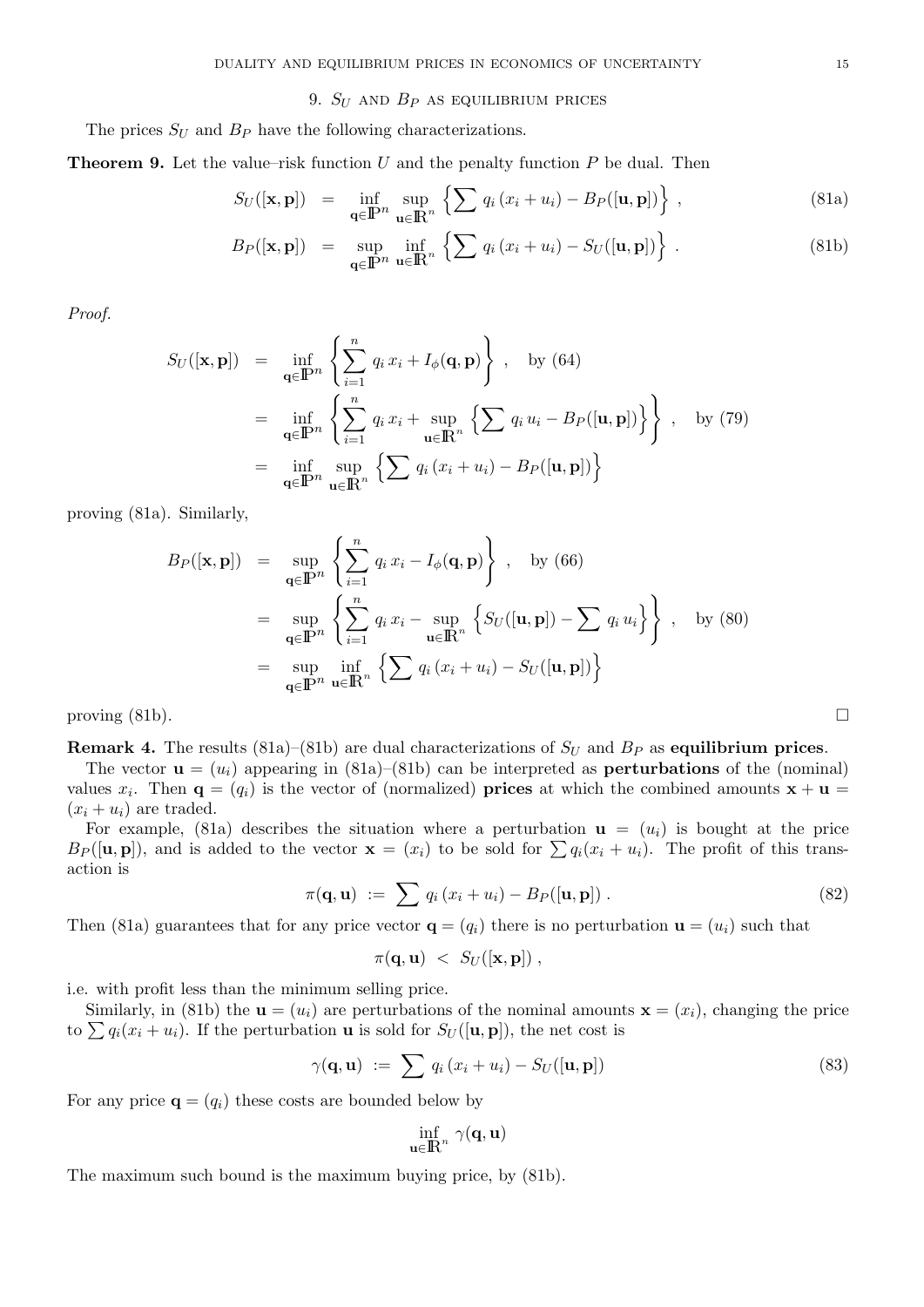**Corollary 3.** Let  $U$  and  $P$  be dual. Then

$$
\inf_{\mathbf{q}\in\mathbb{P}^n} \left\{ \sum q_i \left( x_i + u_i \right) - B_P([\mathbf{u}, \mathbf{p}]) \right\} \leq S_U([\mathbf{x}, \mathbf{p}]) \leq \sup_{\mathbf{u}\in\mathbb{R}^n} \left\{ \sum q_i \left( x_i + u_i \right) - B_P([\mathbf{u}, \mathbf{p}]) \right\} \tag{84a}
$$

$$
\inf_{\mathbf{u}\in\mathbb{R}^n} \left\{ \sum q_i (x_i + u_i) - S_U([\mathbf{u}, \mathbf{p}]) \right\} \leq B_P([\mathbf{x}, \mathbf{p}]) \leq \sup_{\mathbf{q}\in\mathbb{P}^n} \left\{ \sum q_i (x_i + u_i) - S_U([\mathbf{u}, \mathbf{p}]) \right\} \tag{84b}
$$
 for all  $\mathbf{q} \in \mathbb{P}^n$ ,  $\mathbf{u} \in \mathbb{R}^n$ .

*Proof.* (84a) follows from (81a) and the fact that  $B_P([\mathbf{u}, \mathbf{p}])$  is convex in  $\mathbf{u}$ , see Theorem 2(b). Similarly, (84b) follows from (81b) and the concavity of  $S_U([\mathbf{u}, \mathbf{p}])$  in  $\mathbf{u}$ .

### 10. Insurance

We assume in this section that U and P are dual, and recall the insurance model of [3,  $\S$  9]. The elements of this model are:

- n states of nature  $p = (p_1, \ldots, p_n)$  their probabilities
- $\hat{q}_i = \textbf{premium}$  for a unit coverage in state  $i, \hat{q}_i > 0$

$$
q_i = \frac{\hat{q}_i}{\sum_{j=1}^n \hat{q}_j} = \text{normalized premium} \qquad B = \frac{\hat{B}}{\sum_{j=1}^n \hat{q}_j} = \text{normalized budget}
$$

 $x_i$  = desired income in state i x  $\mathbf{x} = (x_1, \ldots, x_n)$  the decision variable

The feasible decisions  $x_i$  are subject to the budget constraint

$$
\sum_{i=1}^{n} q_i x_i = B. \tag{85}
$$

(assumed positive)<br>  $\hat{B}$  = **insurance budget** 

The buyer of insurance coverage buys (from the insurance company) the RV  $[\mathbf{x}, \mathbf{p}]$ , at the cost  $\sum_{n=1}^{n}$  $i=1$  $q_i x_i$ . Assuming the buyer knows the probabilities p and the (normalized) premiums q, his problem is to determine the optimal coverage x.

The insurance company has a different problem: assuming it knows the probabilities **p** and the desired  $\mathbf{x}$ , it may be tempted to set the premiums so as to maximize its profit. The insurance problem then becomes a game between the company (maximizing its profit for sale of the RV  $[\mathbf{x}, \mathbf{p}]$ ) and the buyer (selecting an optimal coverage  $x$ , for the given  $p$  and  $q$ .)

10.1. The insurance buyer's problem. An insurance buyer who maximizes the RCE of his coverage, will determine the optimal coverage **x** by solving

$$
\max \qquad S_U([\mathbf{x}, \mathbf{p}]) - \sum_{i=1}^n q_i x_i \tag{86}
$$

$$
\text{s.t.} \quad \sum_{i=1}^{n} q_i \, x_i \ = \ B
$$

see e.g [4,  $\S$  4.4]. Changing the variables from  $x_i$  to

$$
\hat{x}_i := x_i - B \tag{87}
$$

the problem (86) becomes

$$
\max \quad S_U([\hat{\mathbf{x}}, \mathbf{p}])
$$
\n
$$
\text{s.t.} \quad \sum_{i=1}^n q_i \hat{x}_i = 0
$$
\n
$$
(88)
$$

whose value, by (78a) and (12), is  $I_{\phi}(\mathbf{q}, \mathbf{p})$ . Therefore, the optimal value of the insurance plan is the distance  $I_{\phi}(\mathbf{q}, \mathbf{p})$  between the (normalized) premiums **q** and the probabilities **p**.

If  $p = q$  (such premiums are called **actuarially fair**), the optimal coverage is

$$
x_i = B, \quad i = 1, \cdots, n \tag{89}
$$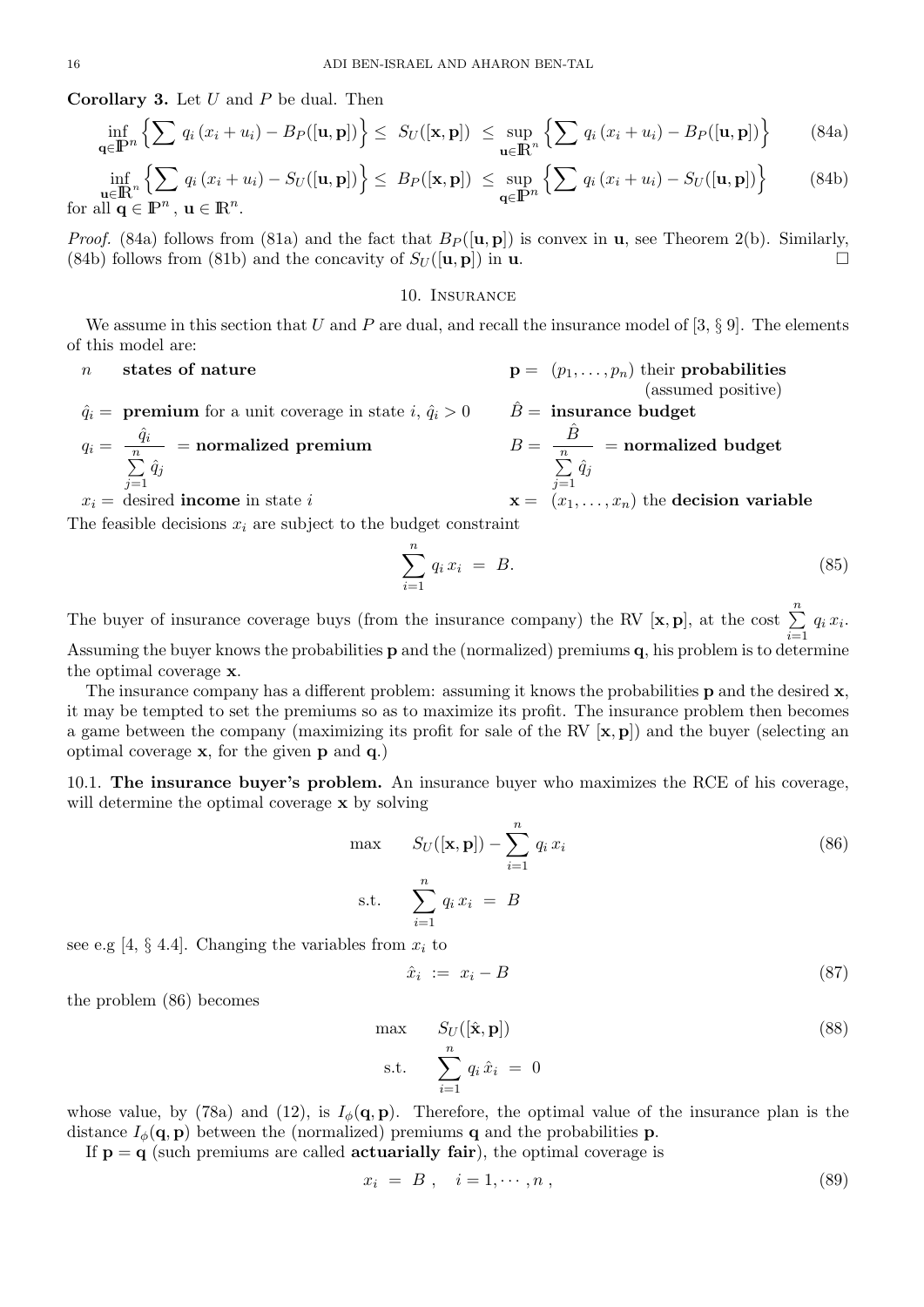making the buyer indifferent to the various states of nature, see [3, Theorem 10.1].

10.2. The company's problem. If the insurance company knows the probabilities p and the desired coverage  $x$ , the company may select the premiums q which maximize its objective

$$
\sum_{i=1}^{n} q_i x_i - I_{\phi}(\mathbf{q}, \mathbf{p})
$$

the difference between its revenue  $\sum_{n=1}^{\infty}$  $\frac{i=1}{i}$  $q_i x_i$  and the value  $I_\phi(\mathbf{q}, \mathbf{p})$  it delivers. The optimal value of the insurance company is

$$
\sup_{\mathbf{q}\in\mathbb{P}^n} \left\{ \sum_{i=1}^n q_i x_i - I_{\phi}(\mathbf{q}, \mathbf{p}) \right\} \tag{90}
$$

which by (66) is the maximum buying price  $B_P([\mathbf{x}, \mathbf{p}])$  of the RV  $[\mathbf{x}, \mathbf{p}]$ .

We show now how to compute the optimal premiums  $q$ , given the probabilities **p** and the coverage  $x$ . The Lagrangian of the maximization problem in (90) is

$$
L(\mathbf{q}, \lambda) = \sum q_i x_i - \sum p_i \phi\left(\frac{q_i}{p_i}\right) - \lambda \left(\sum q_i - 1\right) \tag{91}
$$

where  $\lambda$  is the Lagrange multiplier of the constraint  $\sum q_i = 1$ . The inequality constraints  $q_i \geq 0$  and their Lagrange multipliers are ignored for now.

The necessary optimality conditions

$$
\frac{\partial L}{\partial q_i} = x_i - \phi' \left( \frac{q_i}{p_i} \right) - \lambda = 0 , \quad i = 1, \cdots, n , \qquad (92)
$$

are also sufficient because the maximand in (90) is concave in q. To continue, we need:

φ

**Lemma 2.** Let  $P \in \mathcal{P}$  and let  $\phi := P^*$ . Then:

$$
\phi(1) = 0, \tag{93a}
$$

$$
and \phi(0) = -\inf P(x). \tag{93b}
$$

If the supremum in (65) is attained in  $x = x(y)$ , then the derivative

$$
\begin{array}{rcl}\n\prime(y) & = & x(y) \\
\prime(1) & = & 0 \,, \\
\end{array} \tag{94a}
$$

is increasing in  $(0, +\infty)$ . In particular:

$$
\lim_{y \to 0^+} \phi'(y) = -\infty \tag{94c}
$$

*Proof.* (93b) follows from the definition (65) with  $y = 0$ , and (93a) follows from Assumptions 2(p1),(p3). If the supremum in (65) is attained in  $x = x(y)$ ,

$$
\phi(y) = yx(y) - P(x(y)) \n\phi'(y) = x(y) + yx'(y) - P'(x(y))x'(y)
$$

then  $\phi$ 

which simplifies to (94a), by the Envelope Theorem (see e.g. [17], [19]). The rest follows from Assumptions 2. 
$$
\Box
$$

We solve (92) to get

$$
q_i = p_i \left(\phi'\right)^{-1} \left(x_i - \lambda\right) \tag{95}
$$

where the inverse  $(\phi')^{-1}$  exists by Lemma 2. Summing over i we get an equation for  $\lambda$ ,

$$
1 = \sum p_i (\phi')^{-1} (x_i - \lambda) \tag{96}
$$

Since the derivative  $\phi'$  is increasing in  $(0, +\infty)$  it follows from Lemma 2 that its inverse  $(\phi')^{-1}$  is positive, and increasing in  $(-\infty, +\infty)$ . Therefore, the premiums  $q_i$  in (95) are positive, showing that it was justified to ignore the nonnegativity constraints  $q_i \geq 0$ .

Also, from the fact that  $(\phi')^{-1}$  is increasing, it follows that the ratios  $\frac{q_i}{q_i}$  $\frac{q_i}{p_i}$  of premiums to probabilities increase with the coverage  $x_i$ ,

$$
x_i \leq x_j \quad \Longrightarrow \quad \frac{q_i}{p_i} \leq \frac{q_j}{p_j} \, .
$$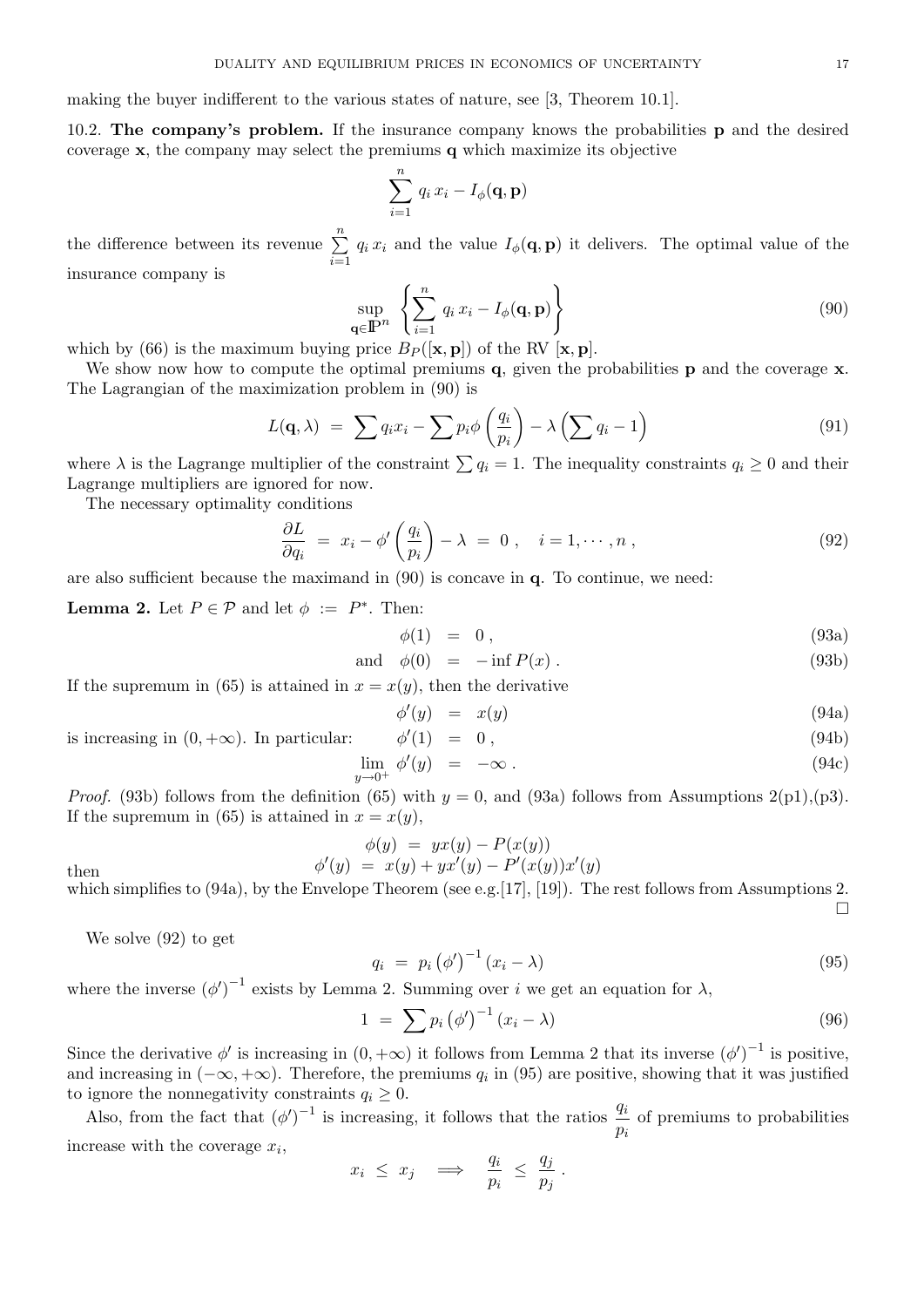If the buyer chooses equal income in all states of nature

$$
x_1 = x_2 = \cdots = x_n
$$

then it follows from (95) that the optimal premiums are actuarially fair

$$
q_i=p_i\ ,\quad i=1,\cdots,n\ .
$$

Example 8. Consider the quadratic penalty P

$$
(26)
$$

(26) 
$$
P(z) := z + \frac{1}{2}z^2, \quad z \ge -1
$$

and the corresponding  $\phi = P^*$ 

(71) 
$$
\phi(t) = \frac{1}{2}(t-1)^2
$$

Because of the restriction  $z > -1$  in (26) the result (94c) is now replaced by

$$
\phi'(0) = -1 \tag{97}
$$

and the nonnegativity of the premiums  $q_i$  in (95) is no longer guaranteed. To get it we assume the values of  $x_i$  satisfy

$$
x_i \ge E\mathbf{X} - 1 \,, \quad i = 1, \cdots, n \tag{98}
$$

which is the case, in particular, if all  $x_i$  lie in a unit interval.

Since  $\phi'(t) = t - 1$  it follows that  $(\phi')^{-1}(x) = x + 1$ , and we get from (96),

$$
\lambda = \sum p_i x_i .
$$

Substituting  $\lambda = E\mathbf{X}$  in (95) we get the premiums

$$
q_i = p_i + p_i (x_i - E\mathbf{X}), \quad i = 1, \cdots, n
$$
\n
$$
(99)
$$

where  $p_i + p_i(x_i - E\mathbf{X}) < 0$  is excluded by the assumption (98). These (normalized) premiums satisfy

$$
q_i > p_i \quad \text{if} \quad x_i > E\mathbf{X} \,,
$$
  

$$
q_i < p_i \quad \text{if} \quad x_i < E\mathbf{X} \,,
$$

as expected. The divergence  $I_{\phi}(\mathbf{q}, \mathbf{p})$  is, by (72),

$$
I_{\phi}(\mathbf{q}, \mathbf{p}) = \frac{1}{2} \sum p_i (x_i - E\mathbf{X})^2 = \frac{1}{2} \text{Var} \mathbf{X} ,
$$

giving the optimal value of the coverage as half the income variance.

#### **REFERENCES**

- [1] G. Bamberg and K. Spremann, "Implications of constant risk aversion", Zeit. f. Oper. Res. 25(1981), 205–224
- [2] A. Ben-Tal, "The entropic penalty approach to stochastic programming", Math. Oper. Res. 10(1985), 263–279
- [3] A. Ben-Tal and A. Ben-Israel, "A recourse certainty equivalent for decisions under uncertainty", Annals of Oper. Res. 30(1991), 3–44
- [4] A. Ben-Tal, A. Ben-Israel and M. Teboulle, "Certainty equivalents and generalized information measures: Duality and extremal principles", J. Math. Anal. Appl. 157(1991), 211–236
- [5] A. Ben-Tal and M. Teboulle, "Expected utility, penalty functions, and duality in stochastic nonlinear programming", Management Sci. 32(1986), 1445–1466
- [6] A. Ben-Tal and M. Teboulle, "Portfolio theory for the recourse certainty equivalent maximizing investor", Annals of O.R. 31(1991), 479–500
- [7] N. Bourbaki, Eléments de Mathematique. Fonctions d'une Variable Réelle, Vol. IX, Livre IV, Herman & Cie, Paris, 1958.
- [8] H. Bühlmann, Mathematical Methods in Risk Theory, Springer-Verlag, Berlin, 1970.
- [9] I. Csiszár, "Information measures: A critical survey," Trans. 7th Prague Conf. on Info. Th., Statist., Decis. Funct., Random Processes and 8th European Meeting of Statist., volume B, pp. 73-86, Academia, Prague, 1978
- [10] I. Csiszár and J. Körner, *Information Theory: Coding Theorems for Discrete Memoryless systems*, Academic Press, New-York, 1981
- [11] G.B. Dantzig, "Linear programming under uncertainty", Manag. Sci. 1(1955), 197–206
- [12] G.B. Dantzig and A. Madansky, "On the solution of two-stage linear programs under uncertainty", Proc. Fourth Berkeley Symposium on Mathematical Statistics and Probability, Vol. 1, pp. 165-176, University of California, Berkeley, 1961
- [13] S. Kullback, *Information Theory and Statistics*, J. Wiley, New York, 1959
- [14] S. Kullback and R.A. Leibler, "On information and sufficiency," Annals Math. Statist., 22(1951), 79–86
- [15] S.F. Love, Inventory Control, McGraw–Hill, New York, 1979
- [16] R.T. Rockafellar, Convex Analysis, Princeton University Press, Princeton, 1970
- [17] P.A. Samuelson, Foundations of Economic Analysis, Harvard University Press, Cambridge, Mass. 1947